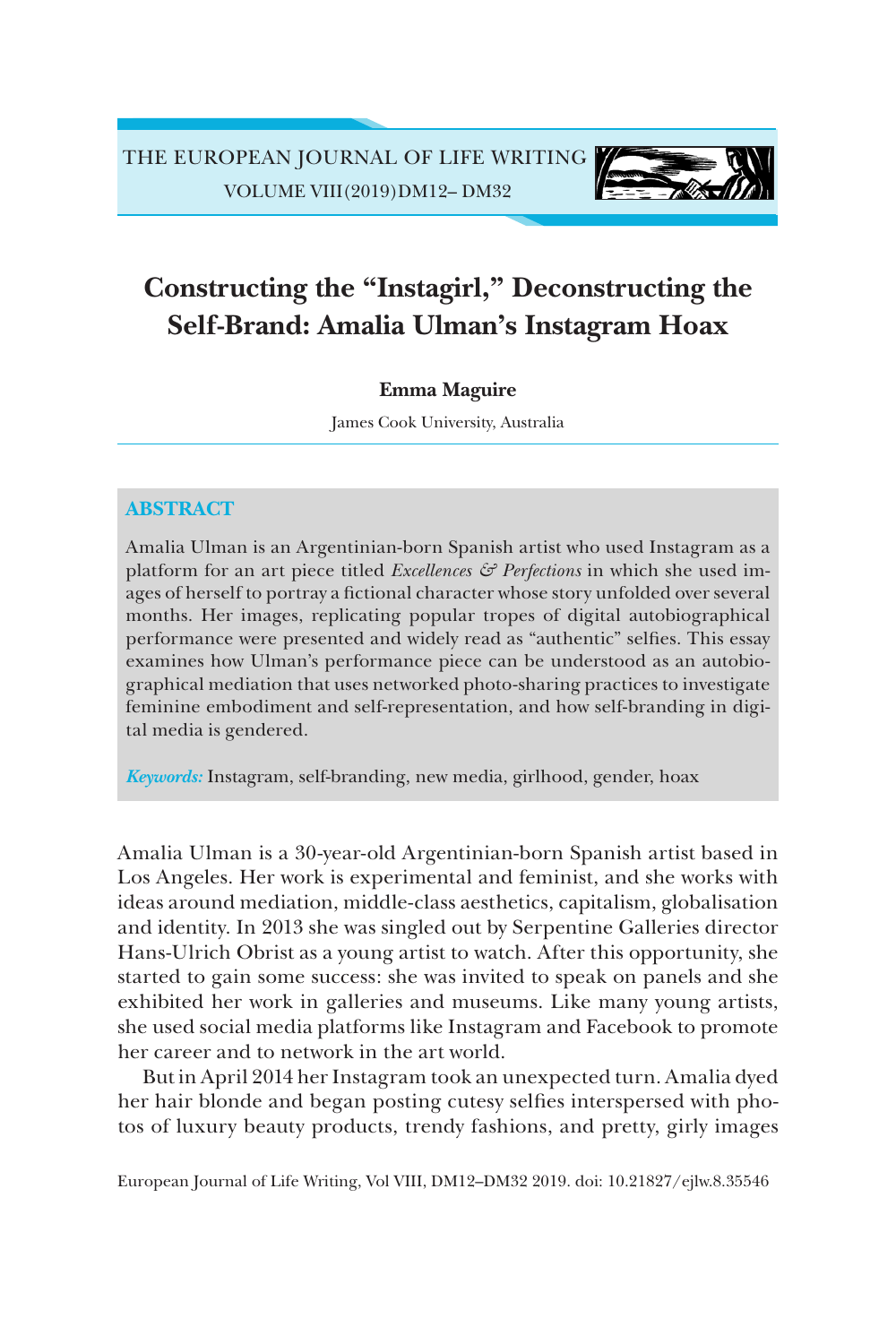of bunnies and flowers. Drawn by hashtags like #dolceandgabbana, #iPhone, and #brunch, Ulman's following grew. Then came a breakup with a boyfriend, and Amalia's Instagram became darker and more racy. Her mirror selfies showed her in expensive clothes and their captions hinted that she was finding work as an escort with a sugar daddy. She got a boob job, started partying and taking drugs, and developed a bad attitude. Along with spectators and supportive followers, she also attracted haters and "trolls" (users who provoke and harass others on digital platforms). Events reached a crisis point and two videos from August show Amalia in tears. After this breakdown and a two-week absence from social media, she posted an apology. She was doing much better, had moved back home, and was enjoying yoga, herbal tea, and avocado on toast. By this stage she had amassed nearly 90,000 followers.

Her reputation as a serious artist, though, had suffered. She says:

People started hating me, […] Some gallery I was showing with freaked out and was like, "You have to stop doing this, because people don't take you seriously anymore." Suddenly I was this dumb b---- because I was showing my ass in pictures. (Sooke)

It seemed to some that Ulman's oversharing Instagram account was going to ruin her prospects: these images—cute selfies, photographs of nail art, and images of lattes—were not fitting for a young artist who was serious about her career. Perhaps images that appeared to trade on or replicate conventions and stereotypes of social media self-presentation were not read as artful or experimental, but as reproducing banal scenes of millennial online existence. However, public perception changed when Ulman appeared on a panel discussion for the Institute of Contemporary Arts, and revealed that the entire story was a fiction, an art piece called *Excellences & Perfections*.

After the announcement, the piece was widely received as a hoax, and praised for showing how social media apps like Instagram, and the audiences who flock to them, are vulnerable to fakery. But during her presentation, Ulman explains that her aim for the project was not to point out that Instagram users are drawn to dramatic, superficial content; rather she wanted to 'appropriate the most popular "it girl" trends on Instagram' in order to explore the question 'How is a female artist supposed to look like? How is she supposed to behave?' (ICA). It was not the Instagram audience that Ulman was attempting to provoke, but rather the gatekeepers of the art world. And the verb "appropriate" is significant here. Ulman draws on racialised and classed, as well as gendered, stereotypes and conventions in choosing which trends to replicate. I will return to the issue of appropriation, and explore how Ulman's deployment of it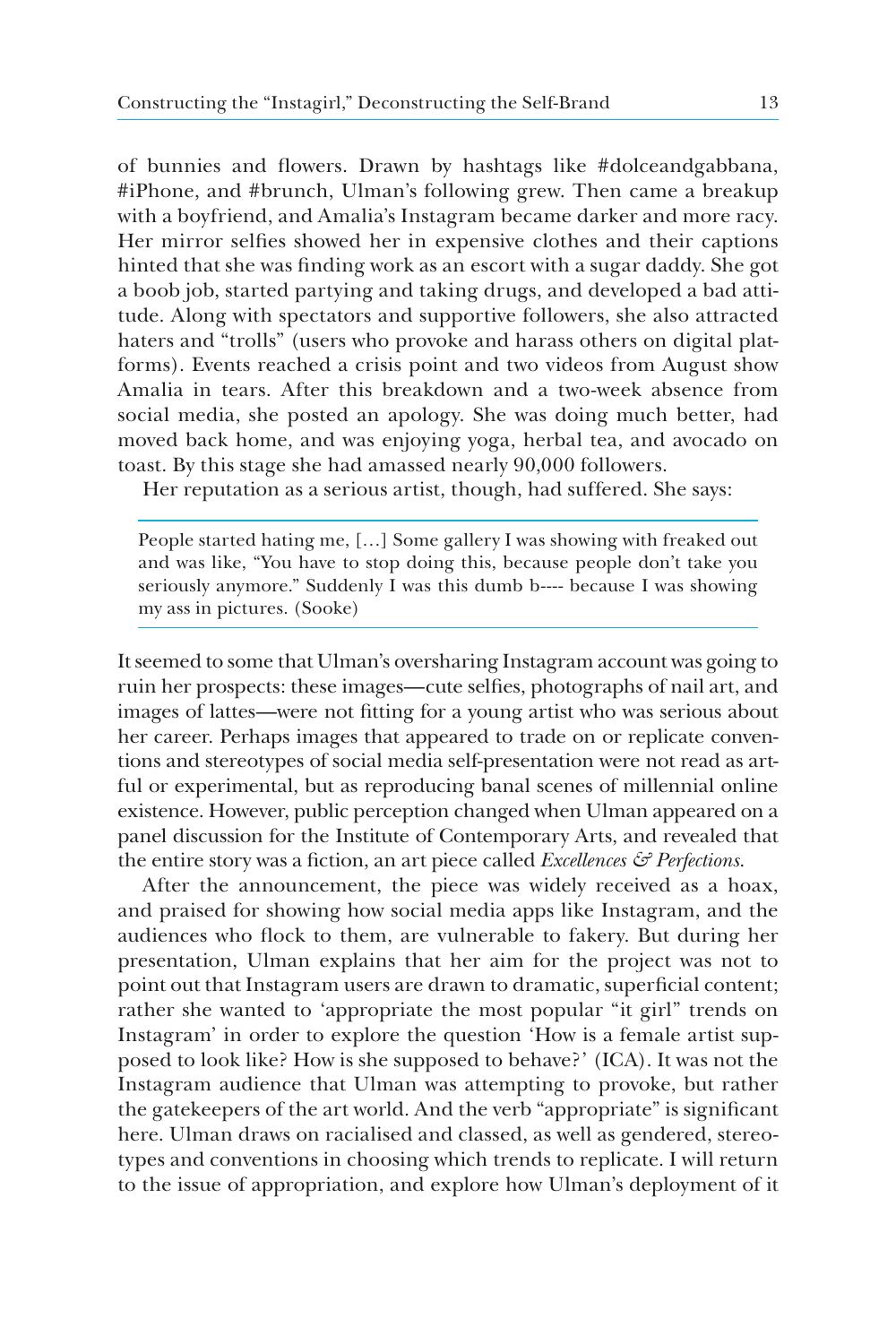probes conventional frames of reading young women's self-presentation on Instagram. What the piece highlights is not shallow patterns of life narration, but shallow patterns of reading.

In the presentation, Ulman disrupts the easy consumption of young women's Instagram activity by emphasising the distance between the work she has produced here and her "real" identity as an artist. She says, 'my online representation didn't represent me anymore' (ICA).

Here, the artist cues ideas about performativity and self-presentation online: the images that we consume are not simply real life captured and offered to the audience, they are performances. Even when there is a less obvious gap between the creator's online self and her "real life" or embodied self, the text is always an auto/biographical performance. In this initial explanation of the project, Ulman explicitly differentiates between the online and embodied versions of her identity, showing one as authentic (her "true" embodied self) and one as performative (her online representation). Her identity as a young artist is positioned as the authoritative identity.

After the panel presentation, the media reported that the piece was a brilliant hoax and a performance art work (see for example Jansen; Kinsey; Langmuir; Taylor). *Excellences & Perfections* has since been hailed as 'one of the most original and outstanding artworks of the digital era' (Sooke) and images from the series were blown up on canvasses and exhibited at The Tate Modern and Whitechapel Gallery. *Excellences & Perfections* was also exhibited as a captured version of Ulman's Instagram account by Rhizome and The New Museum (Connor). Ulman's reputation has been restored.

In this article, I explore how Ulman's piece unsettles Instagram by playing with audience expectations of authenticity and testing the social media platform's capacity as a space for provocative art. *Excellences & Perfections* (Ulman 2014a) probes the connections between art, mediation and autobiography in contemporary social media; specifically, the piece takes culturally loaded—and often devalued—modes of picturing femininity online and, by framing them as performance art, asks the viewer to reconsider how they read and consume such images. In particular, Ulman's piece examines the identity of the "Instagirl," an identity, or cluster of related identities, particularly reflective of the commodification of the self on social media. In thinking about how Ulman's piece troubles and comments on gender and image-based social media self-presentation, this article takes Instagram as a site where practices of self-branding are developed and play out, and where young women's self-presentation is shaped by complex flows of identity commodification and audience expectations of authenticity. Ultimately,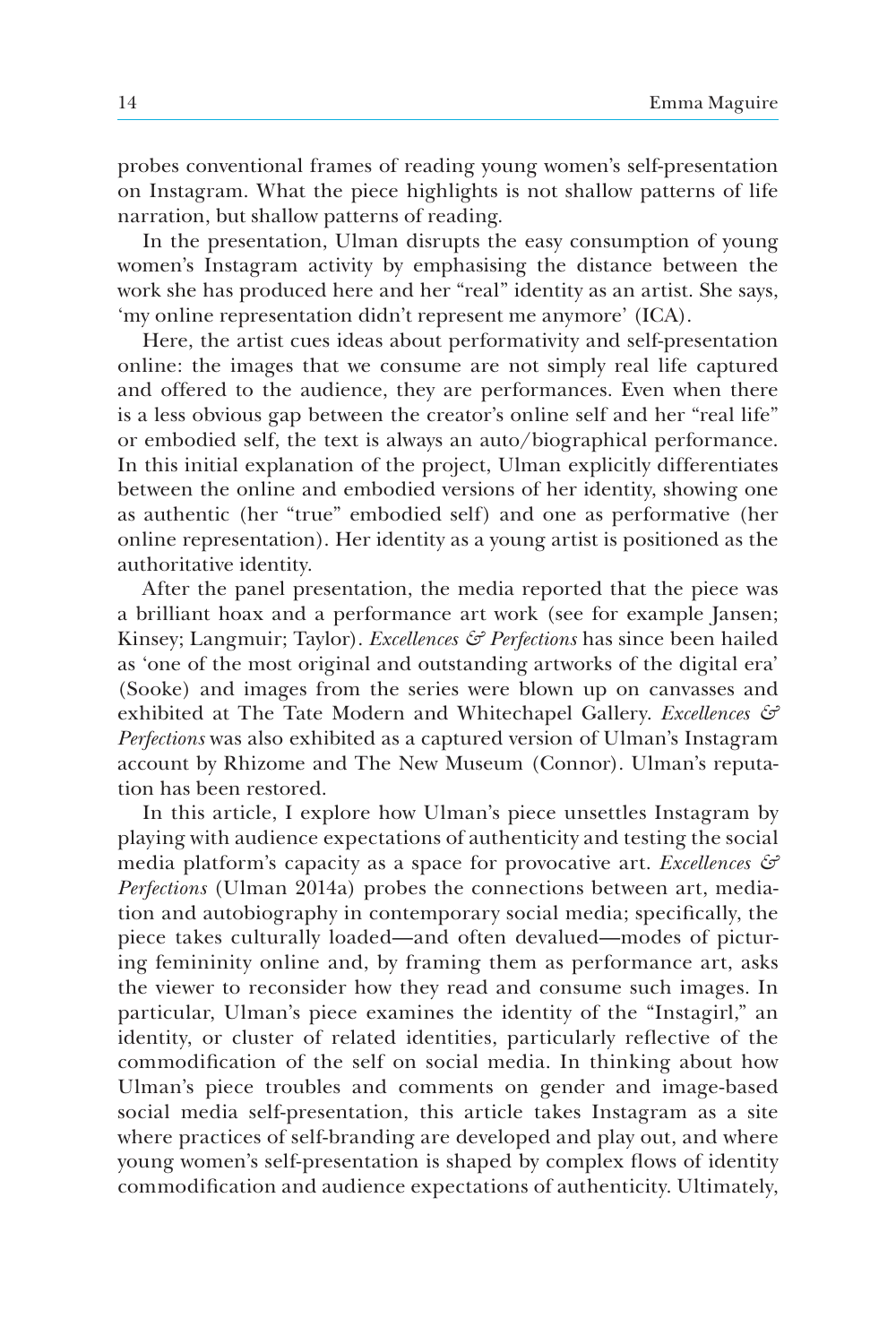my reading of this artwork is that it implicates not only the subject the Instagramming, self-mediating artist—but also the audience, the technology, the app, and a broader capitalist logic that orders and connects these different elements. Specifically, Ulman's piece critiques and explores how each of these elements contribute to a system that  $coaxes<sup>1</sup>$ self-presentations and creates templates for commoditised selfhood like the Instagirl.

Further, Ulman's performance art uses the strategy of masquerade to draw attention to the Instagaze and its role in constructing gendered, classed, and raced subjects. By using an arena in which life narrative is the mode *de riguer* to instead present an autobiographical *fiction*, (and one that reproduces generic tropes of Instagram identity performance) *Excellences & Perfections* undermines claims of authenticity that support Instagram's economy. This implicates everyday users who "like," "follow" and post, influencers that use the platform to market their self-brand for financial gain, and the corporation that owns Instagram (which is Facebook, as of 2012).

## AUTHENTICITY AND MASQUERADE

Authenticity is a crucial part of Instagram's economy, and a protected commodity on the site. Like many digital media platforms, Instagram implicitly promises to deliver self-presentations that are sincere, if not completely true to life (thanks to the popular practice of retouching photographs), and this is a core part of its appeal. Brooke Erin Duffy examines how market preferences for 'authenticity, realness and relatability' in the social media marketplace have become mandates that regulate the production of self-presentation for young women online (99–100). In this context, authenticity and profit-making—which may seem at odds—become 'reconciled as public expressions of the personal self-brand' (Duffy 104). In the course of Duffy's study she interviews several ex-fashion bloggers who are suspicious of the current landscape, seeing the commercialisation of user-made media as compromising the appeal to the real that blogging once held for them. Through these bloggers' insights, Duffy identifies a 'yawning chasm between the blogosphere's rhetoric of "realness" and a reality where traditional logics—aspirationalism, commercialism, and feminine perfection—endure' (113). For those who maintain an investment in the currency of authenticity on which they must trade in order to be successful, authenticity must be constantly negotiated and defended against such compromising factors. What Duffy's study ultimately shows is that authenticity—both a commodity and a currency—serves to conceal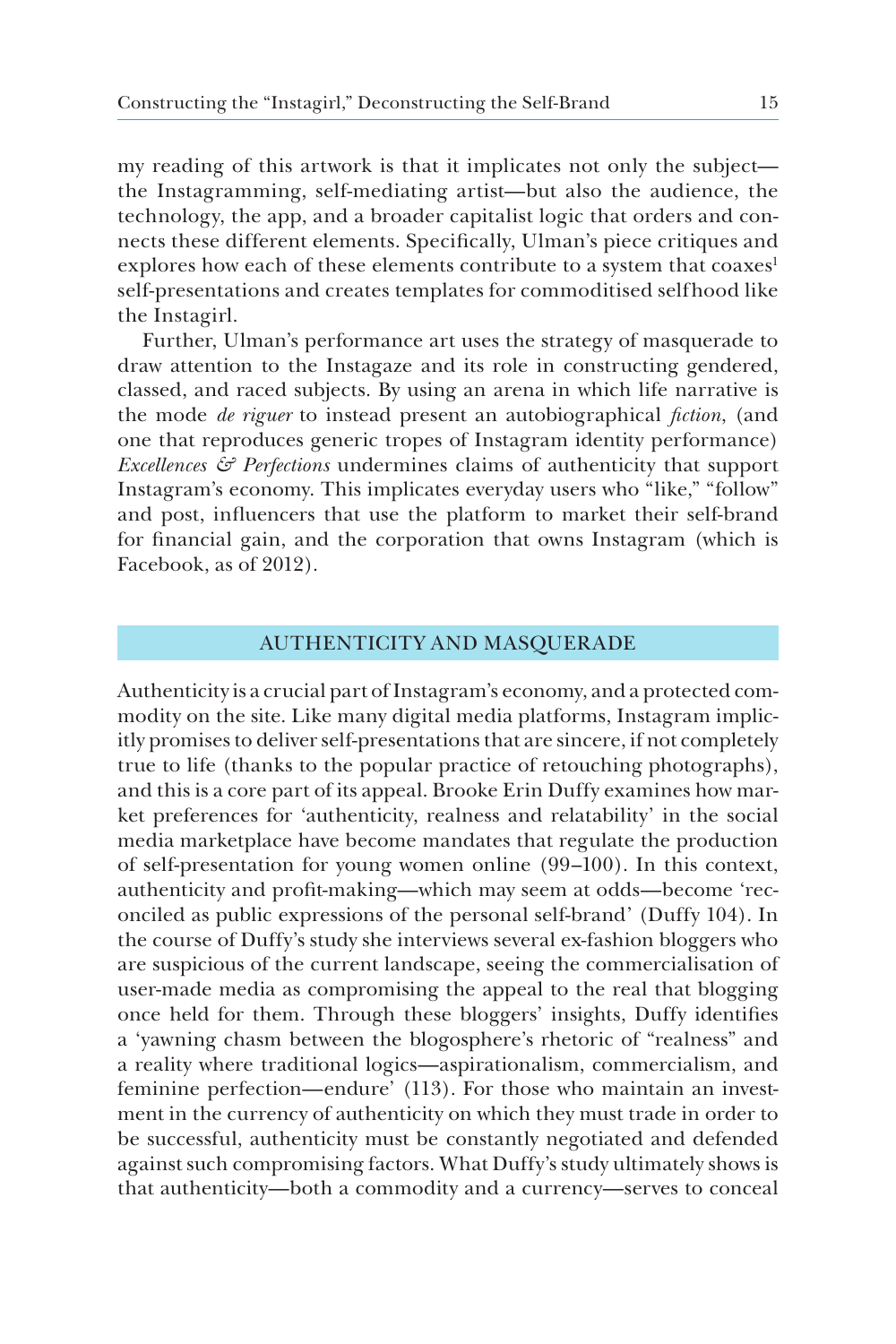problematic power structures in social media entrepreneurship. By preserving the ruse of authenticity, communities also preserve traditional labour and class divisions (because only those with the resources can afford to launch careers as influencers), as well as gender and race norms (where feminine beauty and whiteness continue to be valued and traded as commodities). Accepting the value of authenticity means playing within the bounds of traditionally oppressive power structures.

But Ulman's manipulation of tropes and conventions attempts to unsettle authenticity as a commodity or currency. The strategy she uses to do this work is *masquerade*, reformulated ironically and self-consciously for a millennial audience.

One way of reading the subversive potential of this strategy of selfpresentation is by considering Mary Ann Doane's theorising of 'masquerade' as a mode of gender performativity. Here, femininity 'is a mask which can be worn or removed' and 'in flaunting femininity, holds it at a distance' (81). The purpose of holding femininity at a distance here is not to refute it or disclaim it, exactly, but to shake loose the attachment of naturalised gender to a sexed body. This attachment is particularly loaded in regard to visual modes of representation in which dominant ways of seeing picture women as objects and men as subjects. Doane paraphrases Luce Irigaray's insights on gendered modes of gazing and identification, saying that, 'the woman always has a problematic relation to the visible, to form, to structures of seeing' (80). This problematic relation stems from the woman's objectified position within dominant 'structures of seeing,' which mean that as an object she becomes an iconic sign, which Doane describes like a hieroglyph in its pictorialness, as 'the most readable of languages' (75). The hieroglyph—and the iconic sign of femininity in imagistic systems of representation like film, or Instagram—is so readable because of the perceived immediacy between visual symbol and signified concept where signifier and signified are often thought of as less distant than in other forms of representation like written language (ibid). Masquerade, though, aims at recovering some of this distance and disentangling the signifier and signified in the case of the iconic feminine sign. Doane explains that:

the masquerade's resistance to patriarchal positioning would therefore lie in its denial of the production of femininity as closeness, as […] imagistic. [...] Masquerade [...] involves a realignment of femininity, the recovery, or more accurately, simulation, of the missing gap or distance. To masquerade is to manufacture a lack in the form of a certain distance between oneself and one's image. (82)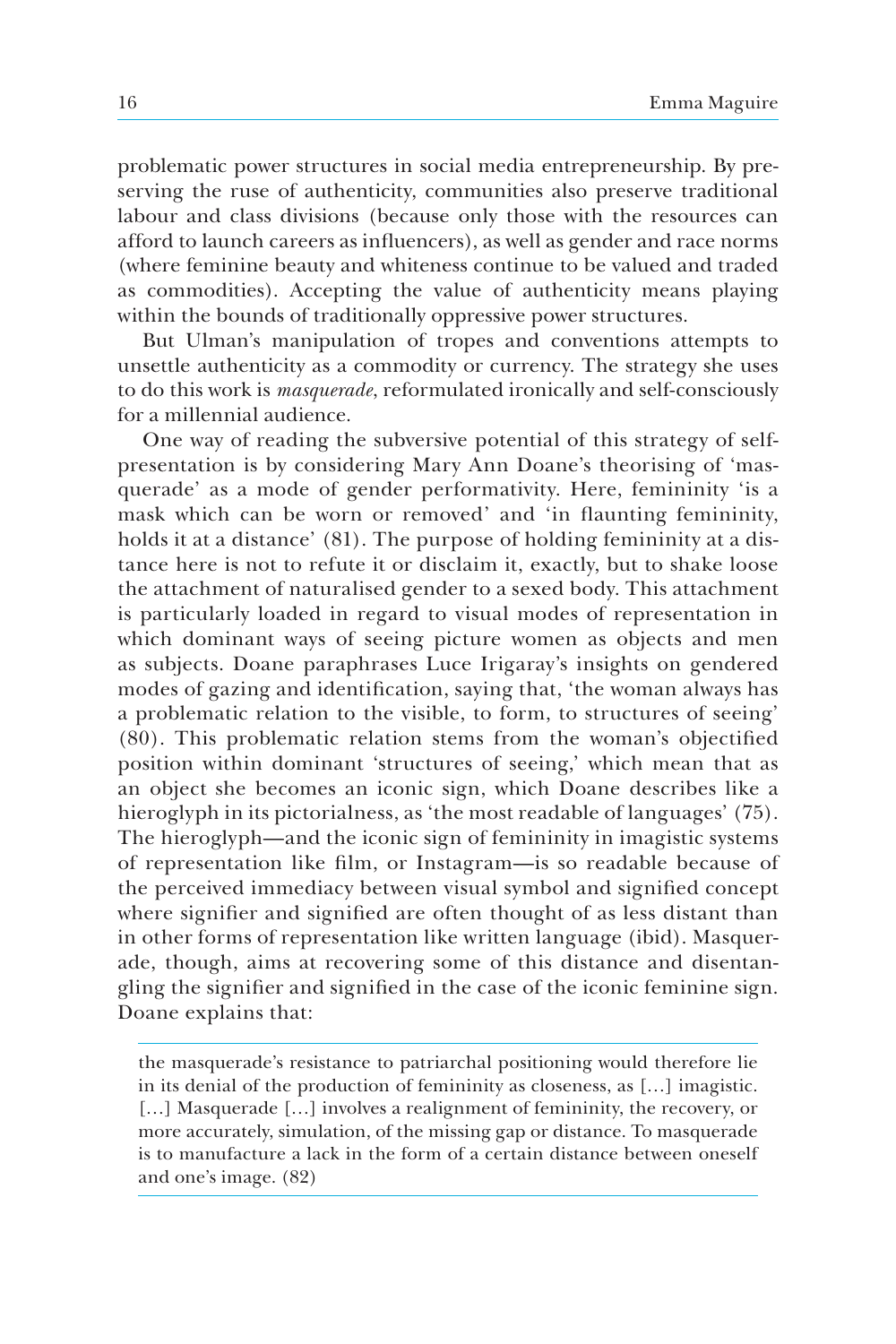This is precisely the work of *Excellences & Perfections*. By adopting the 'mask' of variant performances of femininity, by clearly separating her identity as an artist from the others that she performs, Ulman denaturalises them and shows them as gendered constructs.

The project contains 175 images in total, uploaded gradually over a period of 5 months during April to September 2014. At the time of writing they are still available to view on Ulman's Instagram account (Ulman 2014a). These images draw on three distinct life narrative aesthetics found on social media, which Ulman uses to portray three distinct feminine identities, tied together through the narrative arc of the rising star who self-destructs and then finds redemption. The three-act template draws on the tradition of theatre and, in this way, also cues ideas about performance and embodied play: like in theatre, Ulman is using her body to play a part. She employs costume, gesture, and setting to bring a character and a narrative to life.

The first Act is characterised by cuteness and infantilised femininity: there are bunny rabbits, a pink and white colour scheme, and strawberry pancakes. The selfies show Amalia in pink robes, white dresses, and wearing Lolita-style love heart glasses. Luxury consumer items are important: photographs of diamond necklaces, delicate lingerie, and expensive skincare sets are scattered throughout the selfies. Act One culminates in the inciting incident: Amalia's breakup. On the  $20<sup>th</sup>$  of June, a mirror selfie of Amalia and a man, his identity obscured by shadows, is captioned 'don't be sad because it's over, smile because it happened~ after 3 years it has been time to move on i guess. there were good and bad moments but i will remember the best bits. life goes on' (Ulman 2014c).

After this, the colour scheme shifts from pink and white to black and white, and the filters that Ulman uses give the images a seedy, yellow tinge. This aesthetic shift signals the beginning of Act Two. Instead of bunnies and Lolita glasses, the images are of bank notes, tattoos, and memes that read 'Stay pretty. Be educated. Dress well. Make money' (Ulman 2014d). Luxury items still appear in this section of the narrative; it is implied that Amalia has found a sugar daddy and is working as an escort. Amalia becomes a hustler, a badass girl using what she has to work hard and make money to pay for an aspirational and luxurious lifestyle. One selfie depicts Amalia wearing leopard print pants and a black crop-top. The caption reads, 'I might not be the nicest. But i'm real and dont give a fuck about standing alone. It's those super nice mfs u need to keep an eye on. SHOTS FIRED' (Ulman 2014e). This "bad girl" persona is a marked transformation from the nice girl who is portrayed in the first Act, and taps into the appeal of the "good girl gone bad" character type.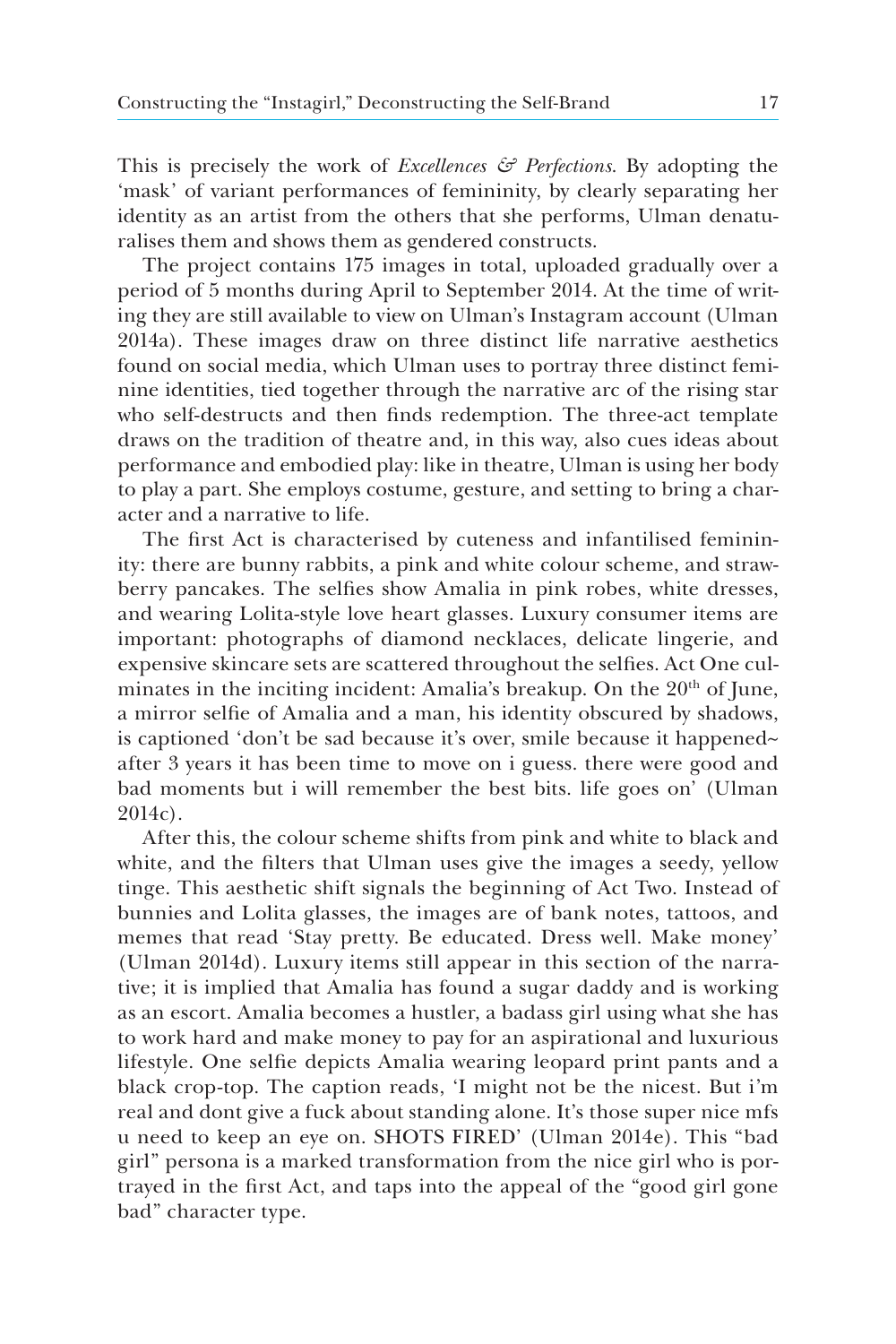Finally, the fast lifestyle of the hustler catches up with Amalia, and she breaks down. After two teary videos and a two-week departure from social media, Amalia is back with an apology to her followers:

Dear everyone, I'm really sorry for my behaviour recently. I was acting weird and committed many mistakes because I wasn't at a good place in my life tbh2 . I'm recovering now and I feel better, all thanks to the help of my closest friends and family. […] Also, feeling blessed for all my internet friends who sent wonderful recovery messages on fb. […] Thank you so much for being patient with me, Blessings, Amalia (Ulman 2014h).

This post signals a turning point and the final Act. The colour scheme becomes cool and neutral, and photographs of Amalia are predominantly not selfies, but photographs of her holding her baby cousin, meditating, and eating brunch in a café decorated with palms and stone pillars in an image tagged #ethnic #eclectic. The commodities featured here are white interiors, herbal tea sets, nutritious foods. One post is a new age quote titled 'namasté' and captioned with prayer emoji hands (Ulman 2014i). After her public breakdown, it appears that Amalia has recovered and repented.

These three identities—the kawaii girl, the hustler, and the new age "healed" girl—are mediated via three distinct aesthetics. Each aesthetic employs its own set of technological elements like filters and captions to give a sense of texture and voice to the representation, and each engages the representation of commodities to portray the taste and status of the girl being presented. That these identities and aesthetics are so prevalent on social media platforms like Instagram, where people do mediate their lives and selves through such lenses, is certainly one reason that some of Ulman's viewers were perhaps "tricked" into believing that the series was really Ulman mediating her own life and her own identity. But Ulman says that what she wanted to do with the piece was to show femininity as a construction rather than something natural and, by drawing on contemporary social media conventions for feminine self-presentation, to show how femininity is being constructed in spaces like Instagram—in imagebased, networked, social media. By highlighting the performative nature of social media, the piece troubles the idea that young women's images are a simplistic documentation of "life," showing them to be highly mediated versions of lives and selves that carry and reflect meanings about gender, class and race. They explicitly and self-consciously draw on cultural scripts to inform the autobiographical subject as well as her relationship to an audience.

Importantly Ulman's gendered masquerade is also about engaging with racial archetypes appropriated by white culture. The Kawaii girl draws on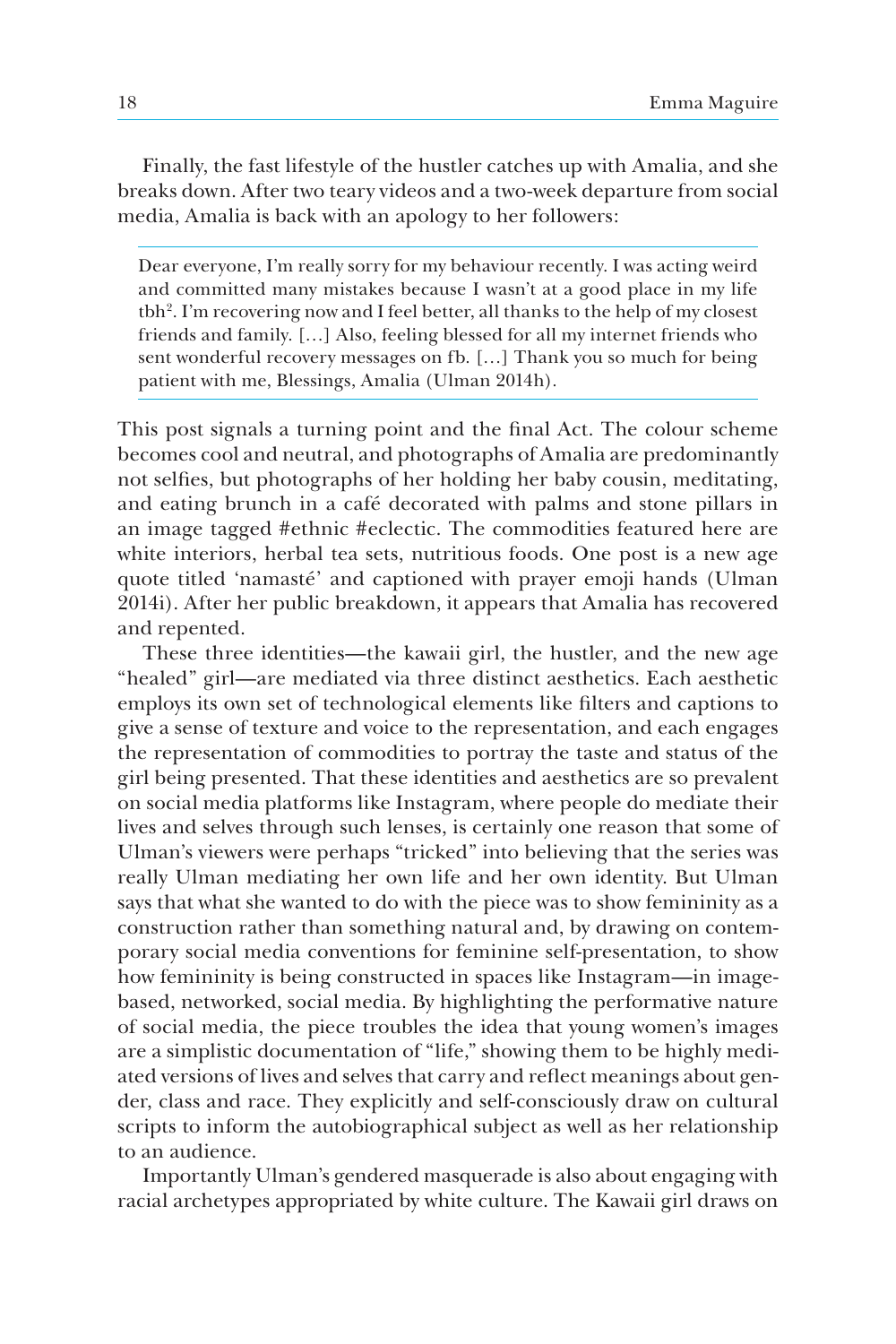constructions of cute identity developed by Japanese girls. The hustler draws on traditions established by Black American women (and men). And the new age #namaste trope draws on Western notions of Eastern spirituality. Ulman identifies as 'mixed race' (Kinsey), describing herself on her artist website as an Argentinian-born Spanish artist. However, the images and reception of *Excellences & Perfections* show her passing as white. Indeed, when I presented early research on this piece, despite articulating specifically that Ulman self-identifies as 'mixed-race,' I received questions about Ulman's ability to gain fame on social media by trading on her prettiness and whiteness, which signals that these images do read as white appropriation of Japanese, Black, and Eastern identity traditions. To what degree Ulman's masquerade comments on or employs appropriation and exploitation is important to consider, and it is not clear to me how self-aware the piece is about its use of commonly appropriated cultural identities. Or, more simply put: the piece does engage in appropriation. The question is whether Ulman is consciously and purposefully probing practices of cultural exploitation or not. Ulman's comments initially revealing the piece as art seem to indicate the use of irony in appropriating these types, which allows her a slipperiness: it is difficult to settle on whether or to what degree the piece is exploitative of the visual cultures on which it draws. As the images read as white appropriation, it is perhaps the case that it is the cultural practice of appropriation that is the target here. There is not room in this paper to explore this question more fully but I want to draw attention to the integral part that race plays in *Excellences*  $\mathcal{C}$ *Perfections,* and how Ulman uses masquerade to show that gender is one of several power structures at play here: race and class are just as significant.

Although Instagram might not be readily associated with contemporary art, Ulman's use of her body as subject or medium draws on a tradition of female artists using their own bodies in their work. Artists like Cindy Sherman, Hannah Wilke, Carolee Schneemann, Ana Mendieta and Yoko Ono, for example, have taken up photography and performance art as forms that allow them to use their bodies in their art. Like these artists, Ulman, too, investigates the kinds of labour involved in constructing femininity as well as how the gaze operates to construct gendered subject and object positions. Ulman looks specifically at online spaces where the visual is the mode *de rigueur*, as it was with the photographic production of third wave feminists. She has expressed that one of her goals for the project was 'to show that femininity is [not] inherent to being a woman instead, it takes a lot of effort and work' (Björk). She says:

I really wanted to play with fiction in social media using the rhythm and cadence of the internet. And everything that is ever posted online is curated,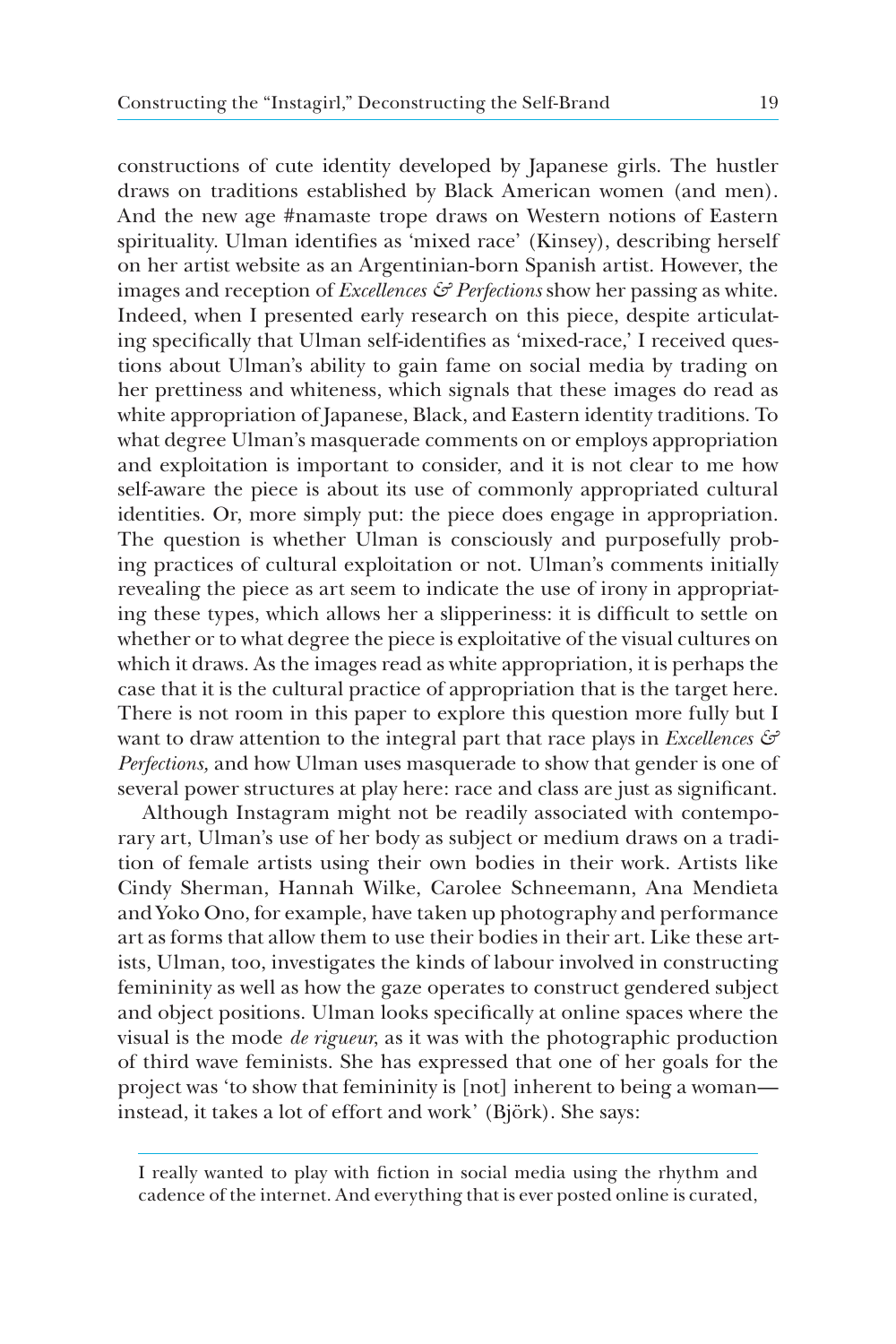a construction of sorts. All of these popular characters are chosen to then be performed. Along the same lines, I was meaning to say that femininity—at least the image-based version of it, which in the world we live in is, like, 90 percent of the feminine experience—has little to do with biology. (Ulman in Björk)

Ulman, here, is linking the performativity of life narrative online with the performativity of gender, and she is doing it through the lens of 'the feminine experience.' *Excellences & Perfections*, in appearing to depict things that are widely taken for granted as natural—being a girl, taking a photo of your life—but showing them to be, in fact, constructions that rely on complex arrays of meaning-making between audience and creator, asks the viewer to look again at what they think they are seeing. This is a way of interrupting or calling into question the consumption of the feminine image on Instagram—a site that generates an abundance of images of girls and young women. Thus, Ulman's hoax makes visible the construct of her Instagram Girl, positioning her as a character—or, specifically, three characters—that women can slip into in order to achieve success and be visible on Instagram.

#### INSTAGRAM

Ulman's images, however, are not the only thing on display in *Excellences & Perfections*. Part of what both constructs and is under examination in this performance piece is the technological platform itself— Instagram—along with its affordances and conventions. Instagram is a photo sharing app created for use on mobile devices. It allows users to upload images and short videos, which they can enhance with in-app filters, to which they can add a caption and hashtags. Users can "follow" other accounts and comment on other users' posts. When a user uploads an image, it is added to their profile grid—a profile "page" that includes a collection of all past uploads in reverse chronological order, which users can go back and edit, adding or deleting text or deleting images that they no longer want to appear on the grid. Instagram requires users to nominate a username with which to interact on the app, as well as stating their name on their profile. The profile has space for a short biographical statement or information about the account, and users can include a link to direct traffic from their Instagram account to another website. This reflects one of Instagram's key uses as a promotional space to grow and engage an audience which can then be funnelled elsewhere, such as an online store, a blog, or a YouTube channel. Urged by the popularity of rival app Snapchat, the developers of Instagram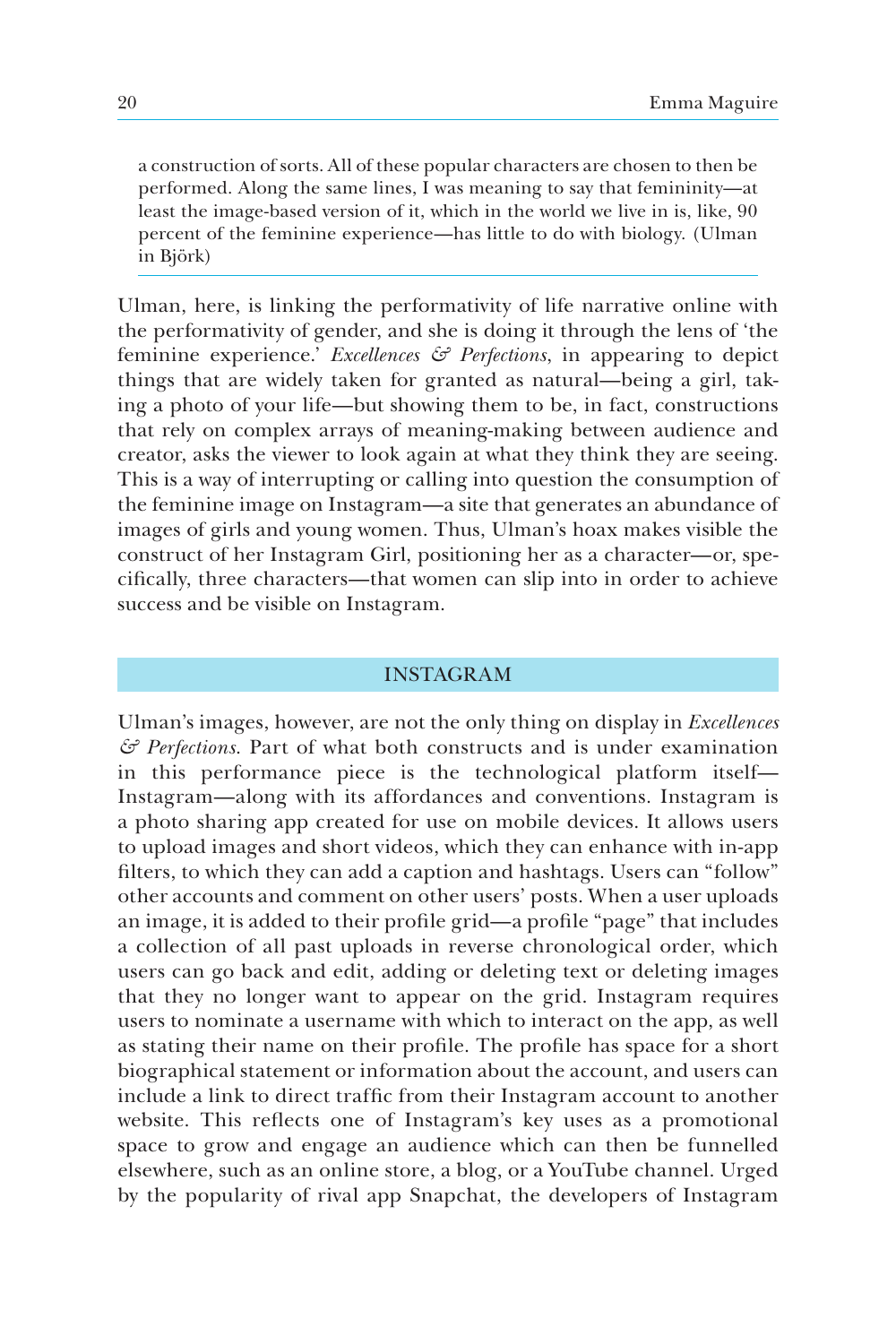have newly added the function of Stories, which allow users to share images and videos that self-delete once they are twenty-four hours old,<sup>3</sup> however, my analysis focusses chiefly on the Instagram profile as the site of Ulman's performance piece.

Three important concepts that underpin Instagram are the self, community, and capturing moments in time. The description of the app on Apple's iTunes store foregrounds self-presentation and the sharing of 'moments' with a community as key behaviours facilitated by Instagram (Instagram, Inc.). The description encourages users to '*express yourself* by sharing all the moments of your day—the highlights and everything in between, too' (Instagram, Inc., my emphasis). Here, the self is central to Instagram—the images that users share 'express' a self by communicating both significant and mundane moments from their life. Importantly, recording daily life by sharing 'the moments of your day' forms part of Instagram's fabric, linking it to preceding forms of life narrative like the diary. And the profile grid, with its reverse chronological organisation, offers the potential for a life narrative however fragmented—to unfold over time. It is worth noting that the Instagram profile takes the form of a grid displaying users' photographs in reverse-chronological order, acting as both an archive and a profile page. Because of this affordance, the platform has seen the growth of increasingly polished and professional-looking images. Profiles are not impulsively thrown together but planned and composed according to aesthetic sensibilities, adding pressure to make sure the self that users 'express' is appealing to others.

That Instagram allows for serial self-representation—an autobiographical strategy honed by women artists in the twentieth century—makes it an ideal platform for Ulman's project. Sidonie Smith and Julia Watson (2002, 7) explain that women artists' experiments with serial self-presentation via mediums like performance, photography, and film have opened up a 'frequent and multifaceted exploration of seriality itself, of self-presentation in time' at the interface of visuality and textuality. Instagram practitioners, particularly those like Ulman who are interrogating the platform's functions and norms around presenting the self over time, can be seen as extending this exploration into digital territory. Ulman conducted her piece over five months, which is a realistic timeline for the events of her story to play out. The "crash and burn" tale of a beautiful girl who self-destructs is familiar as a cultural narrative, both in fiction and in celebrity culture. That audiences find it entertaining to watch a beautiful girl publicly self-destruct should be deeply disturbing, but in a tabloid landscape, it has become so common as to be mundane with examples ranging from Marilyn Monroe to Amy Winehouse, Britney Spears, and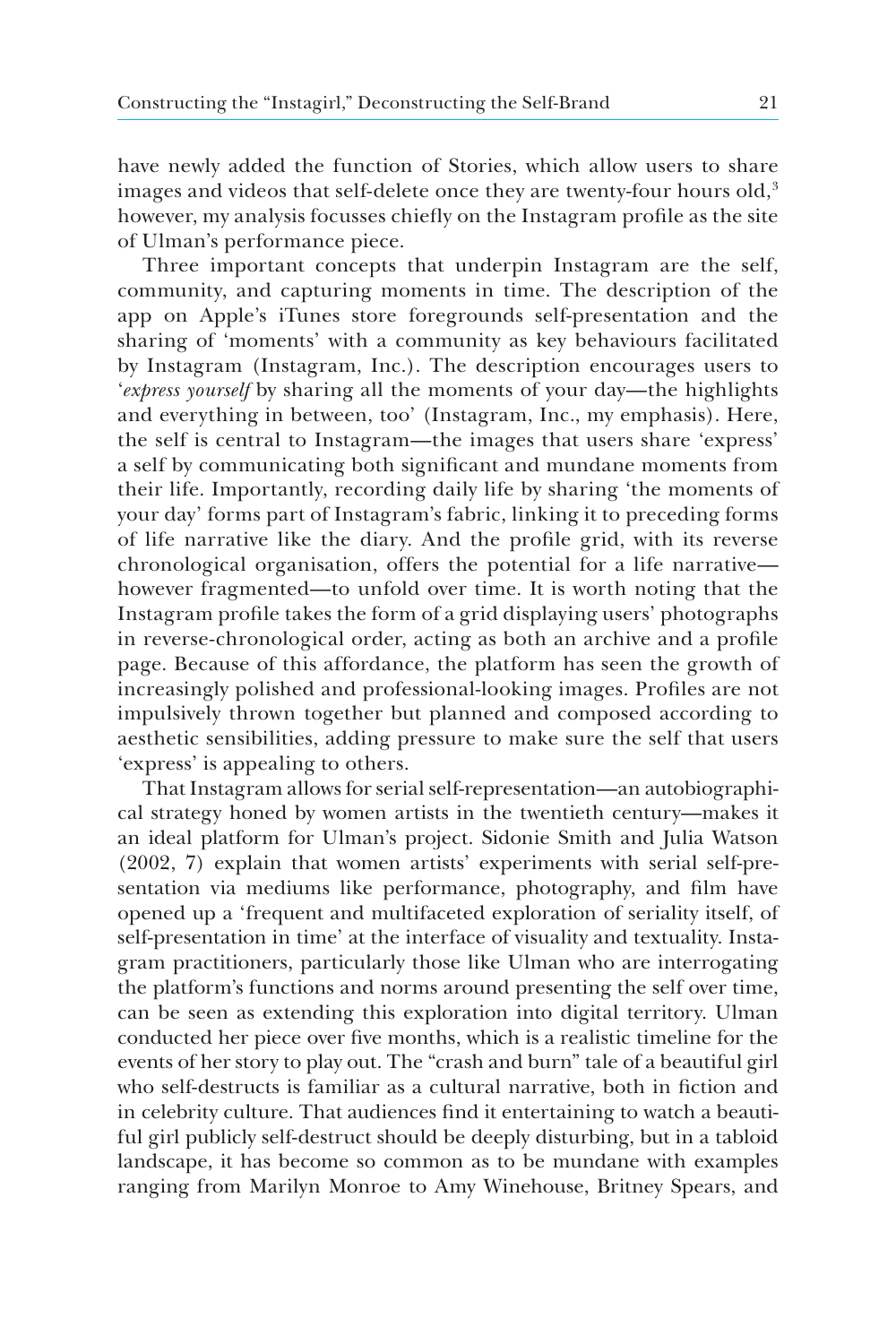Amanda Bynes. Ulman's real-time unfolding of this narrative invites the viewer to reconsider this narrative as horrific and troubling, and importantly, *real*.

One of Instagram's affordances, the ability to leave comments on other users' photographs, is another part of *Excellences & Perfections* that is under examination here. The comments and interactions of Ulman's Instagram audience (literally) become part of the artwork itself. That the disturbing images of Amalia in tears attracted comments like 'ANNOYING' and 'That's right, cry. Im getting hot watcheing [sic] this/ #crybitch!/It sounds like you're #cuttingyourself #lolol' (Ulman 2014j) is deeply unsettling. But it is incredibly common for girls and women to attract violent, vitriolic, threatening, and abusive commentary on social media (Banet-Weiser & Miltner; Jane 2014; Jane 2016; Shaw). That the audience's comments here literally become part of the artwork itself indicates that the public reception of Ulman's image is an integral part of the performance, and in this case, it serves to highlight the hostility that many girls and women face in mediating their lives online, revealing the micro-politics of social media. Ethically, questions arise here about the extent to which the piece manipulates its audience, and also around consent: would the audience still have participated had they been aware it was an art piece? What responsibility does Ulman have to her audience in reframing their engagement as art? Questions arise, too, around the way that exhibiting single photographs on the walls of art galleries abstracts them from the narrative sequence and erases the element of audience engagement that is so crucial. Another way to look at this is that shifting the frame and the way that audiences view and comment on the images in fact extends the work, moving it into physical space, and in doing so enriching the piece by contrasting material and digital modes of circulation and audience positioning.

## DECONSTRUCTING SELF-BRANDING: THE INSTAGIRL, CRUEL OPTIMISM, AND EMBODIMENT

Self-branding forms a significant part of the way lives and selves are constructed and shared on Instagram, and it is also an increasingly important skill for young professionals who, today, are encouraged to develop their self-brand in order to communicate themselves to target audiences such as potential employers or clients. Ulman's performance piece responds to her experiences of self-branding as a young female artist. Prior to creating *Excellences & Perfections* Ulman began using social media to promote herself as an artist and she became disturbed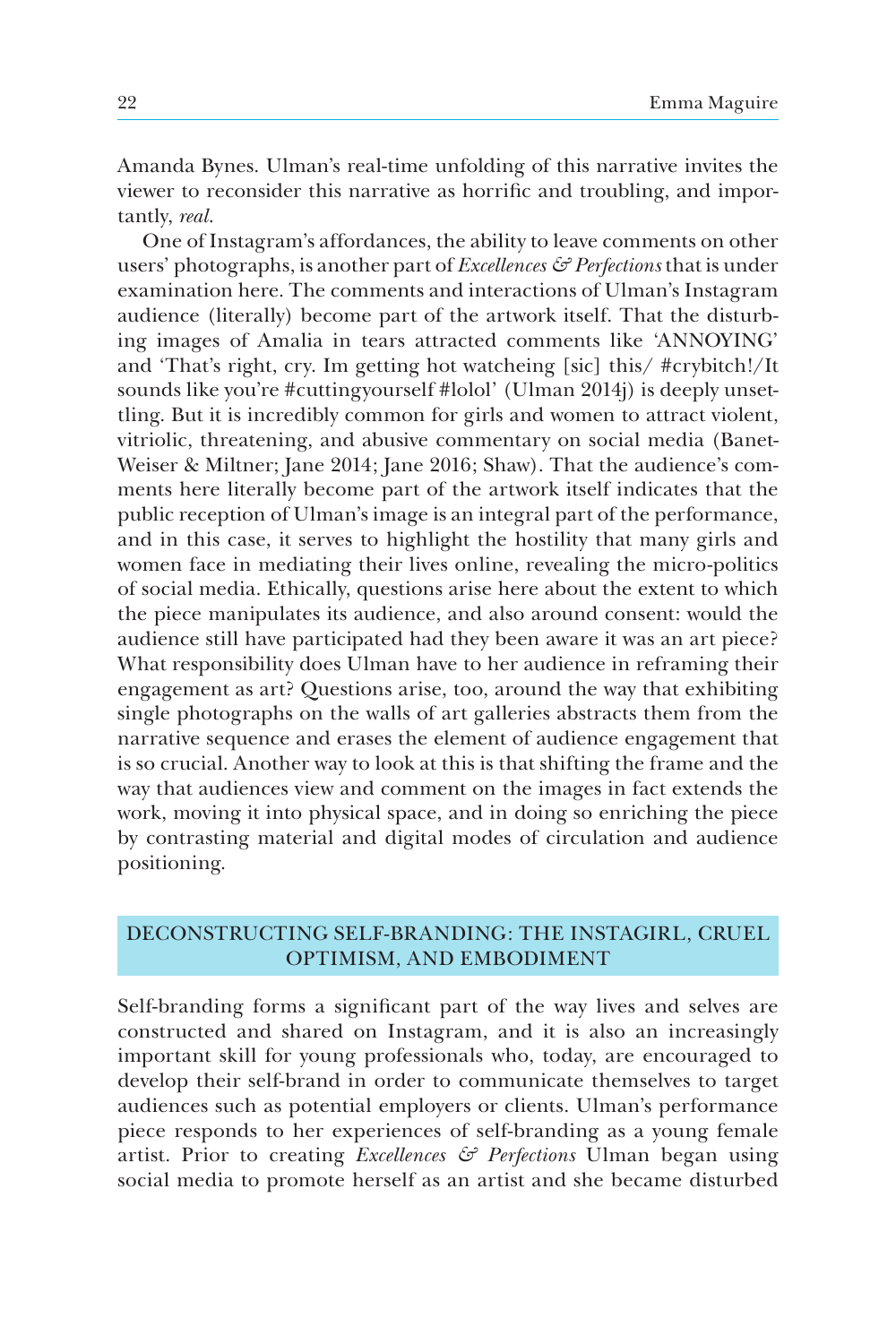by how much her career success seemed to depend on making herself accessible in a particular way. She describes how the people she saw as gatekeepers—male gallerists, curators, critics—showed interest in her work because of what they saw of her online (Langmuir). She expresses frustration that she could only make money and generate interest in her work by making herself visible as a pretty, quirky young artist. But despite Ulman's grievances, she was good at self-branding. In fact, she became so visible as an artist with a successful brand that in 2013 she was invited to speak on a panel about branding as an artist hosted by art organisation 89Plus and featuring trend forecasters, brand strategists and artists (Art Basel). Ulman describes how this request compelled her to think about how her self-representation was being commoditised within a gendered system and, ultimately, to develop the ideas that would feed into *Excellences & Perfections*:

Was I self-branding? My openness had become a commercial strategy. No filter. I was unintentionally performing the stereotype of the artsy brunette. The poor female artist who had moved from a provincial town to the big city. The eager learner who requires to be saved by the male director of some museum or some school of fine arts. (ICA 2016)

Ulman recognised that her success depended, partially, not on the quality of her work but on the image she was cultivating online in order to market it. She began seeking a way to 'boycott [her]self' in order to 'undermine the capitalist undertones of [her] online presence' (ICA). She says: 'I had been this cliché of an arty girl. Which is so fetishised by certain people. So I thought, what if I transform myself into something that is *not* allowed in the art world?' (Langmuir, my emphasis). As a strategy to boycott herself, Ulman decided to 'let the trolls in' (ICA). The 'something [...] not allowed in the art world' that she sought to become turned out to be a creation of Ulman's, based on what she was observing about girls on Instagram: she created and performed an "Instagirl."

An illustrative description of the popular conception of Instagram Girl comes from *Elle* magazine, which, in October 2016, ran a story about young women who were gaining large audiences on the platform. The article, in its description of the 'Insta-Girl,' anticipates an audience that is already familiar with her: 'You know the M.O.—beautiful girls perpetually strolling through an Italian sun-lit street or lying on a Caribbean beach, freshly cracked coconut in hand and some expert lighting in place. Girls whose Instagram feeds are as beautiful and curated as the pages of a glossy, and whose personal brands are as successful as their filter choices' (*Elle*). The Instagirl is a lifestyle blogger and social media influencer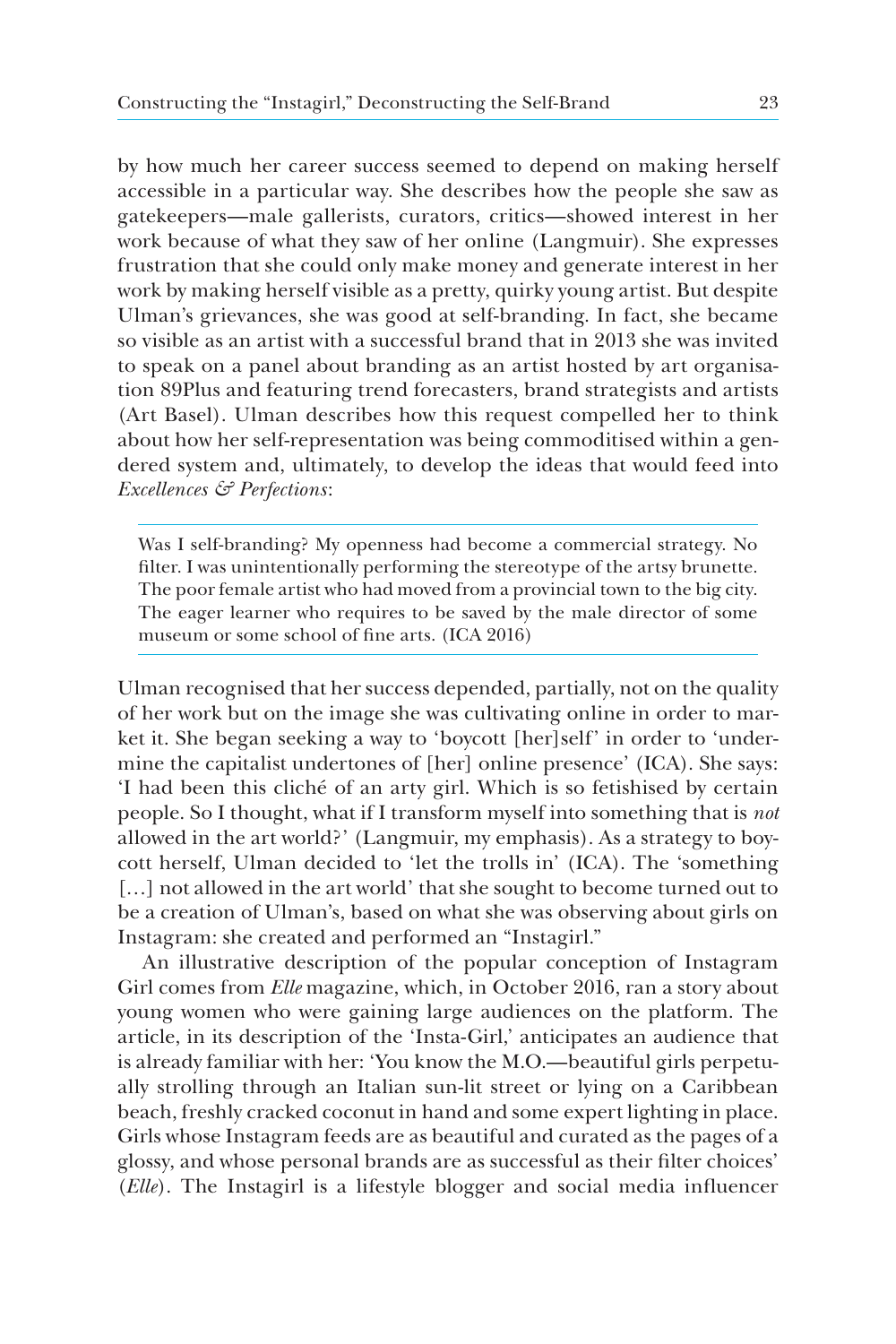who uses her self-brand to advertise products on social media, and she is an increasingly pervasive identity in the media landscape. Part of the Instagirl's appeal is that she is potentially just an ordinary girl, 'walking among us on the street or maybe even sitting beside us in lecture halls' but one whose Instagram account depicts 'a kind of fashion and lifestyle utopia' (Nolan). But the Instagirl has special status as an identity that can sell products to consumers: *Vogue* featured a group of Instagram-famous young women on its September 2014 issue, inspiring headlines announcing that Instagirls had superseded models ('Forget Supermodels. It's Now All About the "Instagirls"' (Saad)) and the Instagirl has been the topic of tabloid, news, and entertainment media commentary from approximately 2014 onwards (see, for example: Argyle; Larbi; Saad; Shenn; Moss; Okwodu; and Sharkey). Integral to the Instagirl's self-presentation is the form of the selfie.

As a mode of digital self-presentation, selfies—particularly those created and posted on Instagram—occupy a complex position in discourses of authenticity and commodification. For Instagirls, one of the most valuable tools that they, as social media influencers, have in their skillset is the ability to create appealing selfies (Abidin, 3–4) that attract audiences. Selfies here are a genre of advertising, used to sell all kinds of things from charity causes to luxury items like watches and expensive phones, to beauty products and holiday destinations (Abidin). As a persona used to sell lifestyle products, the Instagirl is a commodified identity category, and the reason for this is, partly, embedded in the affordances of Instagram. Firstly, the practice of tagging brands in photographs enables the brand to literally be embedded into the self-presentation of an Instagirl. But also, because of way that Instagram functions as an archive, assembling users' content in a profile grid, rather than a momentary site for circulating fleeting or candid selfies, it has become a site for the production and circulation of selfies that are highly stylised and 'overtly commercial,' more so than other social media sites like Twitter and Snapchat (Abidin, 6). This means that they are highly performative, with established formal conventions for presenting the selfie subject.

This performativity can, for some, call the authenticity of self-presentation practices into question, as in the brief media flurry around erstwhile Instagirl Essena O'Neill who, in 2015, deleted many of her Instagram photos and edited the captions on the remaining few to make visible the labour that went into creating effortless-looking images, as well as the motive behind them: money. One updated caption read: '[I was] paid for this photo. If you find yourself looking at "Instagram girls" and wishing your life was there's [sic], Realise you only see what they want. […] [There is] no purpose in a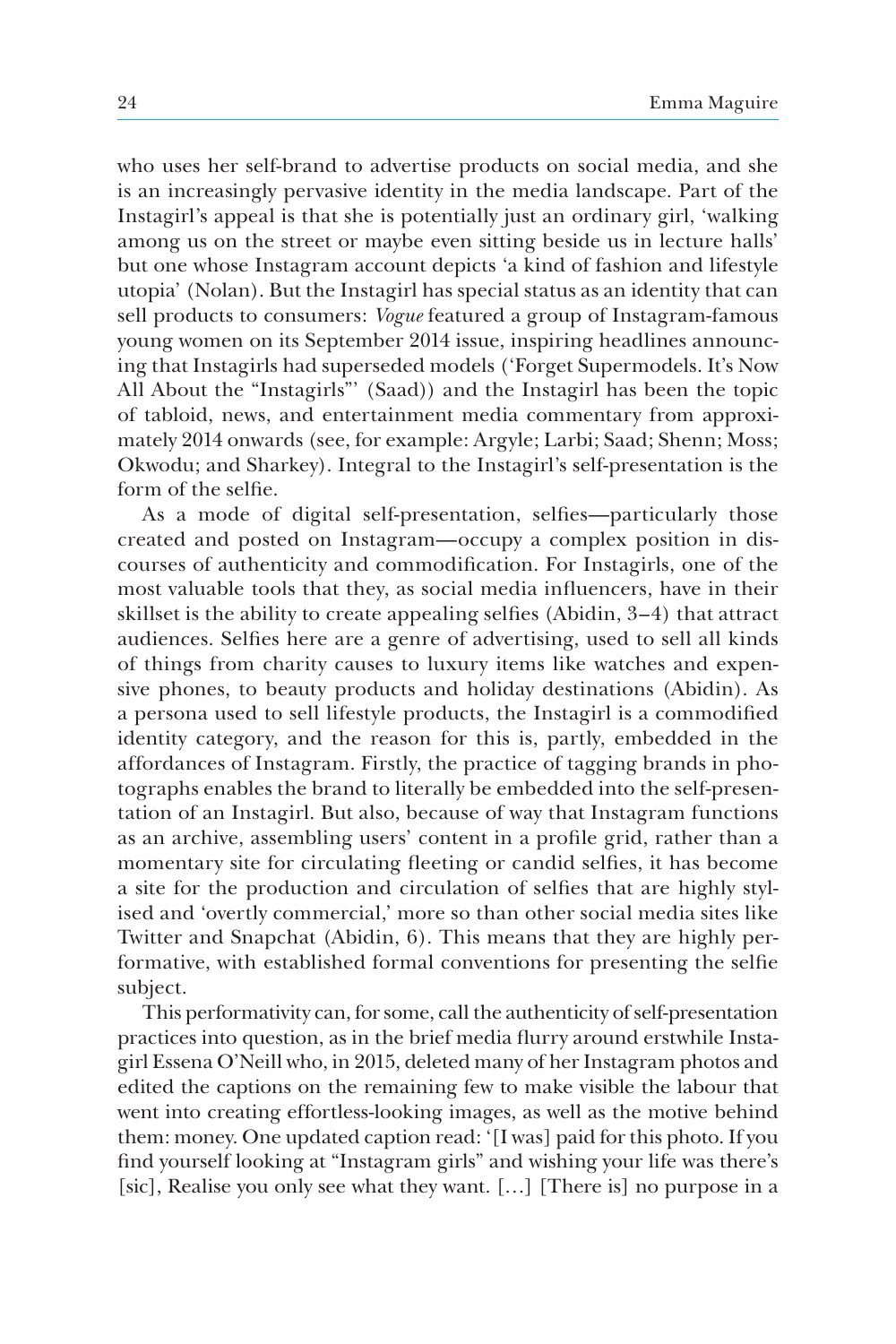forced smile, tiny clothes and being paid to look pretty' (O'Neill cited in Hunt). O'Neill stated that her goal in dramatically overhauling her account was to create awareness in her young and potentially vulnerable audience. She writes, 'I just want younger girls to know this isn't candid life, or cool or inspirational. It's contrived perfection made to get attention' (O'Neill cited in Hunt).

Another form of critique positions the performative Instagirl as 'the product of the social media echo chamber' and 'an escapist fantasy' that functions to alleviate life in turbulent political times (Shenn), in other words, a fiction. And still other currents running through popular media express concern that widespread Instagram fakery—through adjusting photographs using photo editing apps—is linked to the trend in 'fake news' and part of 'a worrying aspect of the erosion of authenticity online' (Tait). So the authenticity of the Instagirl is suspect: the perfection constructed on her Instagram profile is potentially manipulated, misleading, or simply not real.

If this is the case, though, why did Ulman's hoax surprise people? Perhaps audiences on Instagram have integrated a suspicion of authenticity claims into the way they read images. There is a level of fakery that is accepted, and even anticipated, on the platform. But what the audience did not expect was for Ulman to use her existing online presence to perform an entirely different self-brand. It is one thing to be someone ordinary trying to make oneself appear artful, but it is another phenomenon altogether to be someone artful trying to make oneself appear ordinary. There is a layering of deceptions occurring here: a girl pretending to be a fake girl who is pretending to be a real girl (but who is, herself, already widely suspected of being fake). The real surprise of *Excellences* & *Perfections* was not that the Instagirl Ulman constructed was fake—audiences already suspected this—but rather that Ulman was never an Instagirl at any point in the narrative. By this I mean that she was not invested in the exchange between audience and subject in which she becomes an object for their consumption. She was not attempting to convince them of her authenticity as a young, beautiful, desirable commodity in order to trade their audienceship for sponsorship. In fact, what she did in revealing the narrative to be fictional was to make the audience's role in this exchange visible and problematic, and—conveniently—free to her. As I have discussed, it is common for critics to bemoan the Instagram Girl, but it is more difficult to implicate an audience that creates the demand for her, and the system that she exists within.

Rather, like many hoaxes, the object of critique is the audience or the culture in which the hoax thrives. Life writing scholar Susanna Egan tells us that life writing hoaxes are revelatory. It doesn't necessarily matter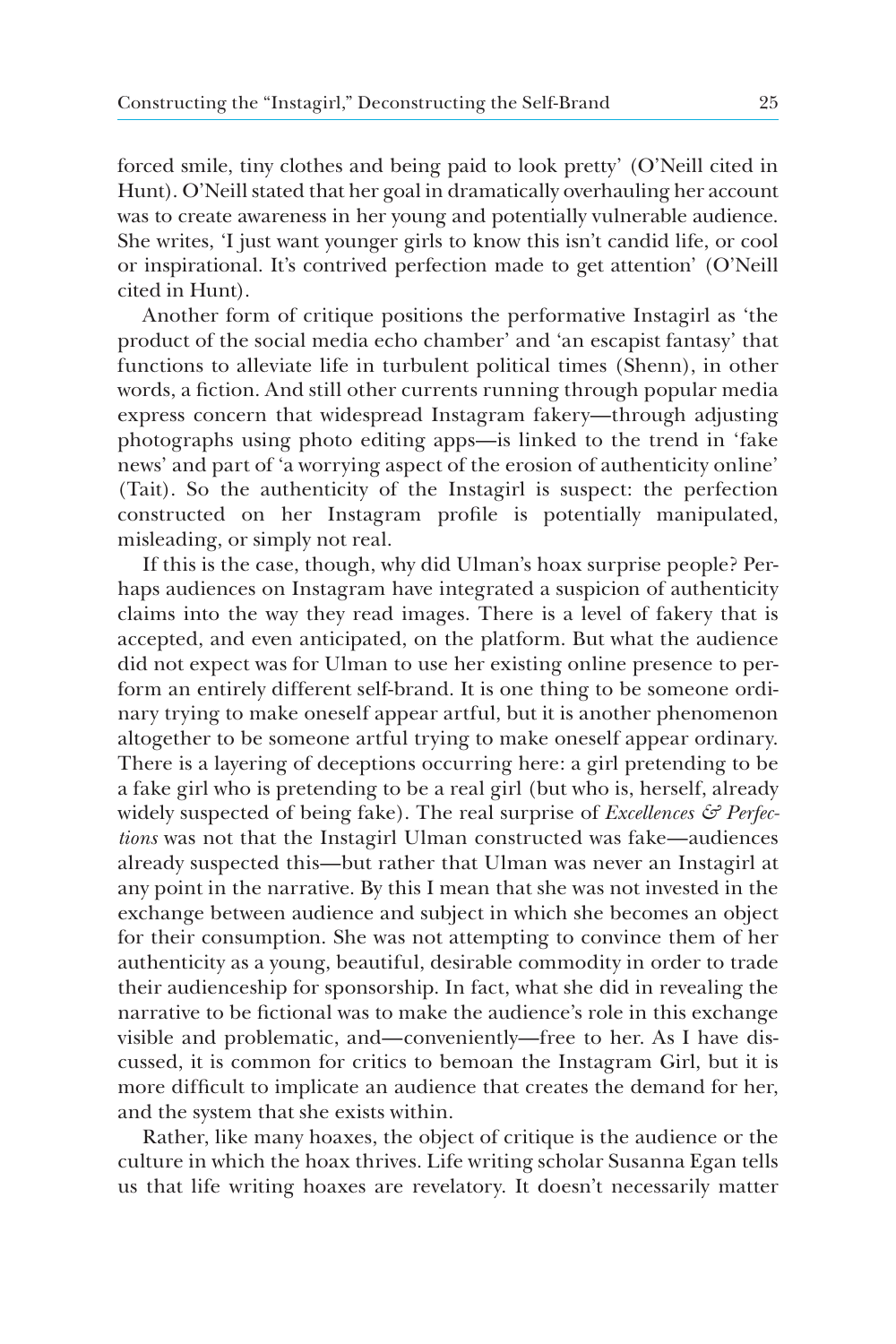what the author's intentions are in perpetrating the falsity, what is interesting about hoaxes is that they expose cultural assumptions, they unsettle tropes and conventions of life narrative, and they make norms visible (2–3). Here, the sexism and elitism of the art world as well as the commodification of young women's images are made visible. So behind this piece is an investigation of the identity of the young, female artist, which is informed by Ulman's life experiences. It explores genres of female selfpresentation and self-branding and it troubles the modes in which audiences receive and read them. Ulman points to the currency of particular identity tropes or genres (the yoga girl, the kawaii girl, the hustler), but also the way they are turned around on the women who employ them. They are a path to success on platforms like Instagram, images like these get a lot of likes, audiences are attracted to them. But they also attract charges of falsity and deception, or of unoriginality; girls and women who post them are accused of being fake or vapid, they are oversharing or sexualising themselves, they are seen as attention seekers. So the work points to this double bind where the same behaviours and aesthetics that are the route to success for women online also opens them up to criticism. Author Robin Romm, the editor of an anthology called *Double Bind: Women on Ambition* (2017) indicates that Instagram is not the only place where, for women, success is paired with gendered criticism. She says that for women, there is a cultural double bind in which 'success [is] paired eternally with scrutiny and retreat,' which means that 'achieving [must] be approached delicately or you risk […] the negative judgement of others' (2). Romm writes that the ideal way to navigate public achievements and avoid criticism is to present an air of 'self-sacrifice' (2). Perhaps this is why Instagirls have become the target of critique. Their success is not selfeffacing, but self-promoting. Their *self*—both its embodied presentation as well as the (branded) narrative of their life—is the foundation on which their success is built. The self is hypervisible here as a desirable object available for consumption, but also one on which the Instagirl can trade in order to make a living and to find success by gaining likes and followers.

Lauren Berlant's concept of cruel optimism is useful in unpicking this dynamic. Berlant states that 'A relation of cruel optimism exists when something you desire is actually an obstacle to your flourishing' (1) and when 'a person […becomes…] bound to a situation of profound threat that is, at the same time, profoundly confirming' (2). I think we can look at some social media landscapes as sites where cruelly optimistic attachments to gender performance play out. While certain performances of youthful femininity are rewarded in the currency of the media landscape—likes, followers, shares—those same performances are often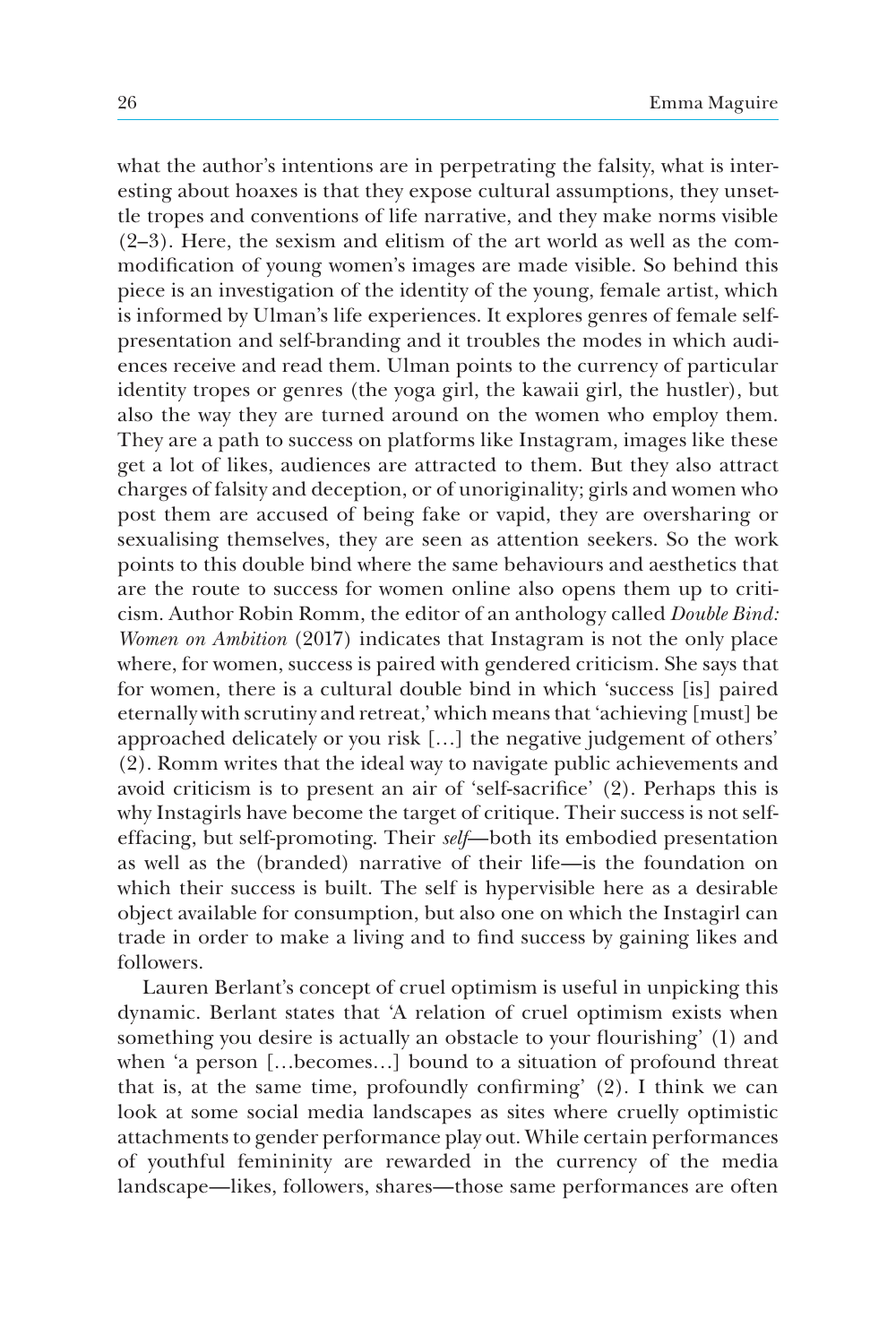also read as examples of the evils of social media—narcissism, triviality, oversharing. And while social media has been lauded as a place where marginalised voices can make themselves heard, Ulman is quick to point out that 'Misogynist trolls can, nowadays, be as vocal as any girl trying to express herself' (Ulman in Björk), a fact which the above discussion about hateful comments on Ulman's images illustrates. Another way of putting this is that misogyny becomes a way to undermine the success of women in public spaces. And the types of self-presentation that lead to success here attach to neoliberal myths of class mobility that feed rather than challenge conditions that are ultimately oppressive for subjects who are not white, wealthy, cis-gendered, masculine.

There is a temptation to see *Excellences & Perfections* as redeeming because it tricked a gullible audience or because it shows how "fake" and inauthentic the women are who genuinely self-present as Instagirls (i.e. they genuinely use the tropes that Ulman has performed here the mirror selfie, plastic surgery, bad girl, cute girl, organic girl—not to perform a character, but to perform a version of themselves). But Ulman is keen to point out that the work is not satire: 'nothing was a satire, I was always embodying my own insecurities and fears' she says (Björk). In an interview with art history scholar Cadence Kinsey, Ulman says that her interest in these kinds of aesthetics—the mundane, what some would consider trashy or low—is sincere and genuine. Kinsey asks her, 'But you wouldn't necessarily call it a parodic gesture? It isn't about parodying or re-presenting?' to which Ulman replies:

No, I'm really bad with that. When I do something I really get into it and I really love it and I really consume those images from a really sincere perspective like, *I like this*—what I'm working on. I'm never like, oh this is like kind of funny like I'm making jokes about [it]. I'm always pretty sincere about the topics I choose. That's why *I can't make a distinction between my own life and art practice because I get really involved* with [my subjects]. […] I can't just be that cynical about things. (Video in Common, my emphasis)

So Ulman isn't interested in poking fun at the young women that she imitates here, or in tearing down these aesthetics that she investigates: she realises that for some these are a valuable currency that affords material benefits unavailable to them through other routes. And this statement, suggesting that she doesn't make a distinction between her life and her art practice, troubles some of that distance between her and her work that she had set up previously in asserting that the work is fiction, and that her 'online representation didn't represent' her (ICA). Ulman's shifting stance demonstrates the productive slipperiness of identity employed in masquerade, and it is never quite clear to what degree one is able to prize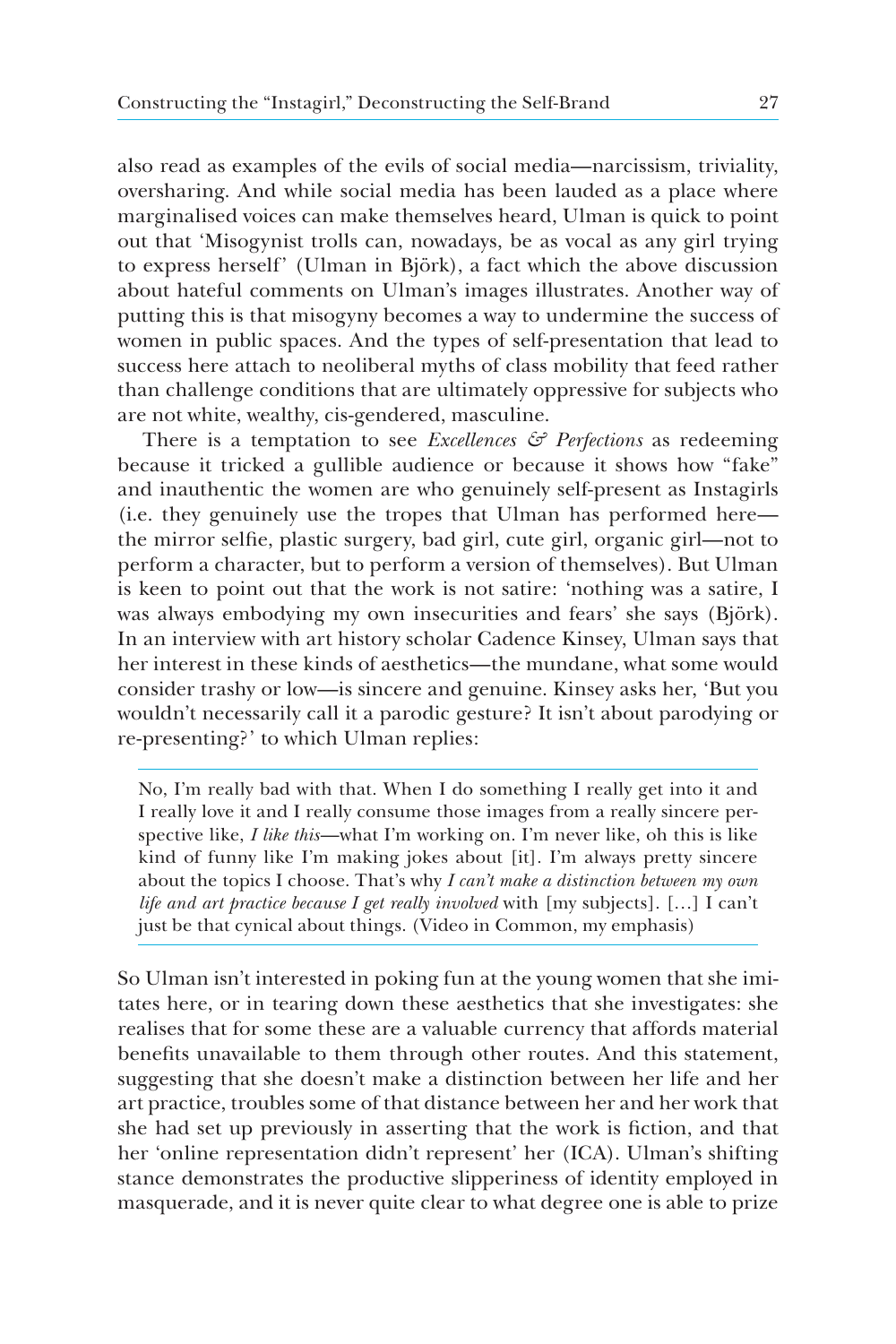free the Instagirls she has played from Ulman's other, more authoritative identity—that of the young artist.

Ulman appears to want to unsettle visual cultures and the norms around feminine self-presentation that emerge from them to urge audiences to think about how these subjects are constructed, how they are consumed, and what meanings they take on as consumer objects. In my view, the goal of the work is not to mock or condemn the Instagram-girl that Ulman performs, but to investigate the ecosystem of which she is a part. Whether this goal is achieved or not perhaps depends on the audience, some members of whom being more equipped or inclined to read it this way than others. Thanks to the digital revolution and the new media economy where 'produsage' (Bruns) is the norm, young women and girls are in a particularly beneficial position to trade in on public demand for images of young women and girls. They can produce and exercise control over their own images, and, if they are savvy, profit from them. But although this sounds, and *is* in part, revolutionary, selling a self-brand for girls and women is complex and fraught. The images that are popular and saleable in social media economies continue to draw on dominant constructions of femininity shaped by patriarchal and heteronormative discourses, and which overwhelmingly privilege whiteness. And girls and young women must navigate conflicting demands around desirability, saleability, and control of their own image while using it as capital. And as Ulman herself notes, although the digital realm is disembodied, feminine embodiment remains key to women's self-mediation online. She says, '*Excellences & Perfections* is a project about our flesh as object. Your body as an investment. How do we market this flesh? How do we price this meat? And how long will it stay fresh for?' (ICA). Although it is increasingly true that young men, and young people of all genders, also face pressure to commoditise their bodies and their images, this question has painful historical baggage for women. As Hélène Cixous asserts, 'women are body' (886). In culture, in images, and in language, femininity has complex and knotty ties to embodiment which, in digital spaces, continues to shape and play out via gendered self-narration. Ulman's *Excellences & Perfections* probes the questions she asks about flesh as object, about marketing and pricing the 'meat' of self-mediation, but the answers are not clear cut.

## **CONCLUSION**

The Instagirl is the latest in a long line of real and symbolic women maligned for achieving fame not for doing anything "worthwhile" but simply for being "herself."4 But for the Instagirl, being her "self" means performing particular tropes and conventions in order to be recognised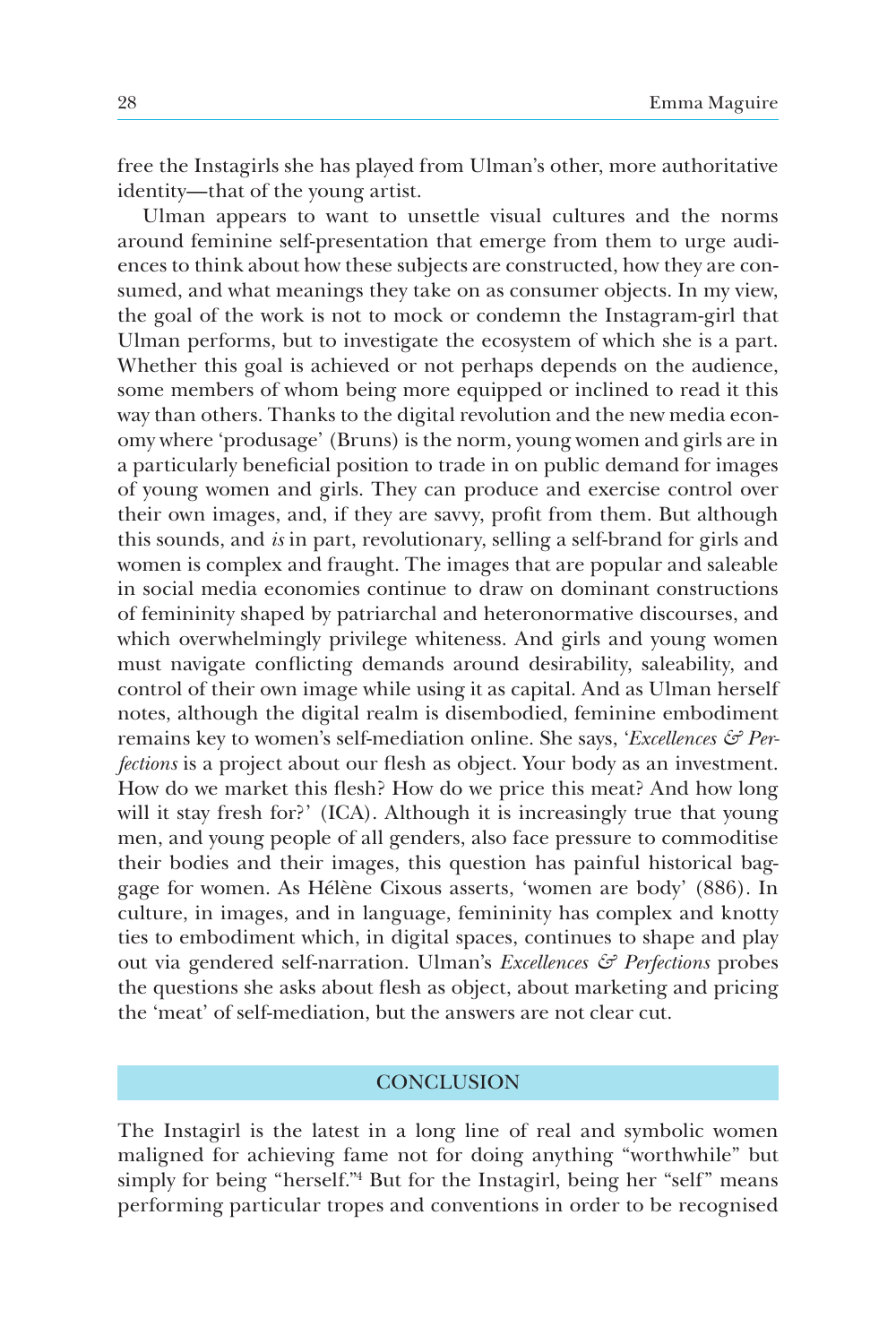as a brand worth investing in. This performance is labour. It is the naturalisation of such gendered tropes and conventions that Ulman both exploits and problematises in *Excellences & Perfections*. This piece makes various and conflicting claims about reality, authenticity and self-presentation online, and it doesn't easily sit as fiction, or as hoax, or as autobiographical. Ulman straddles the line between autobiography and fiction: she is a provocateur, inviting the audience to re-examine how they consume images of young women on social media. Significantly, she interrogates the conditions that formulate lives and selves as commodities on social media. When the performance of selfhood becomes a strategy for making money or gaining fame, what we think of as "authenticity" (true, sincere, or unfiltered communication whereby the act of mediation preserves—rather than interferes with—the real) is compromised. But Ulman, in this piece, implicates not only the subject, but the audience, the technology, the app, and a broader capitalist logic in her critique, and explores how each of these elements contribute to a system that coaxes and creates templates for (commoditised) selfhood such as the Instagirl.

Ulman continues the artistic tradition, established by women artists, of examining the connections between gender, art, the gaze, and the body, and her investigation breaks new ground in terms of how these ideas re-emerge in the digital age. She brings attention to the performance and the commodification of life narrative in digital contexts by ironically employing stereotypes and conventional tropes of online self-branding. Ulman's performance uses masquerade to show both gender and self-brands as constructions that require resources and labour, rather than something that is natural. The kind of masquerade that the piece uses draws on a history of women's art practice that critiques gender and feminine representation in art and culture. But it reformulates masquerade, injecting irony and an even greater awareness of how intersectional power and identity are: it's not only gender at play here, it is race and class, too. Masquerading as the Instagirl here demonstrates how a feature of the digital landscape in danger of becoming naturalised is, instead, created through networks of power at the heart of which is the commodification of the self. This is important because it undermines the currency that powers the machine: authenticity. At the same time, Ulman makes an important point using her own life narrative: the identities that she stepped into in *Excellences & Perfections* are commoditised and constructed, but so is her identity as a young, female artist, as are all identities to some degree. However, some are policed more thoroughly than others, some must work harder to be marketable, and for some, their visual image requires a good deal more labour, resources, and vigilance.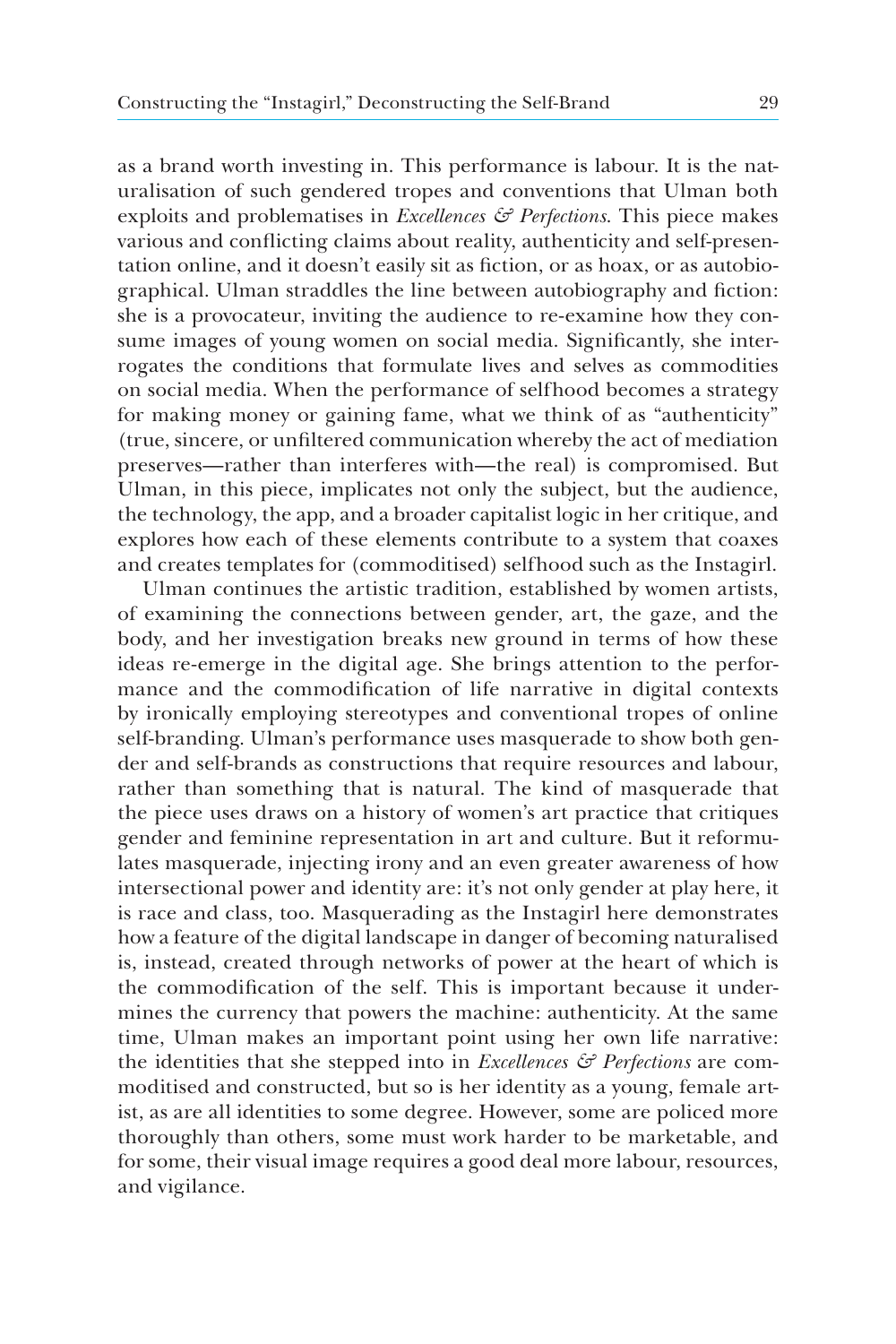#### WORKS CITED

- Abidin, Crystal. "'Aren't These Just Young, Rich Women Doing Vain Things Online?': Influencer Selfies as Subversive Frivolity." *Social Media + Society* 2.2 (2016): 1–17.
- Argyle, Sally-Anne. "The Instagirls." *The Sun* 2014. Web. 30 Oct. 2017. [<https://www.thesun.](https://www.thesun.co.uk/archives/news/1051135/the-instagirls/) [co.uk/archives/news/1051135/the-instagirls/](https://www.thesun.co.uk/archives/news/1051135/the-instagirls/)>.
- Art Base. "Salon—89Plus—Panel Discussion—Focus: Branding." *YouTube* 2013. Web. 30 Jan 2018. <[https://www.youtube.com/watch?v=Bhos9-N8CTQ>](https://www.youtube.com/watch?v=Bhos9-N8CTQ).
- Art Basel. "Salon Digital Talk: Instagram as an Artistic Medium." *YouTube* 2015. Web. 30 Oct. 2017. <[https://www.youtube.com/watch?v=m8PHAtm9Buk>](https://www.youtube.com/watch?v=m8PHAtm9Buk).
- Banet-Weiser, Sarah and Kate M. Miltner. "#MasculinitySoFragile: Culture, Structure, and Networked Misogyny." *Feminist Media Studies* 16.1 (2016): 171–174.
- Berlant, Lauren. *Cruel Optimism*. Durham, NC: Duke University Press, 2011.
- Björk, Daniel. "Amalia Ulman: By Popular Demand." *Bon* 70 2016. Web. 30 Oct. 2017. <[https://bon.se/magazine/bon-70/by-popular-demand/>](https://bon.se/magazine/bon-70/by-popular-demand/).
- Bruns, Axel. *Blogs, Wikipedia, Second Life and Beyond: From Production to Produsage*. New York: Peter Lang, 2008.
- Cardell, Kylie, Kate Douglas and Emma Maguire. "Stories: Social Media and Ephemeral Narratives as Memoir." Eds. Bunty Avieson, Fiona Giles and Sue Joseph. *Mediating Memory: Tracing The Limits of Memoir*. New York: Routledge, 2018. 157–172.
- Cixous, Hélène. "The Laugh of the Medusa." *Signs* 1.4 (1976): 875–893.
- Connor, Michael. "First Look: Amalia Ulman—*Excellences & Perfections*." *Rhizome* 2014. Web. 30 Oct. 2017. [<http://rhizome.org/editorial/2014/oct/20/first-look-amalia-ulmanex](http://rhizome.org/editorial/2014/oct/20/first-look-amalia-ulmanexcellences-perfections/)[cellences-perfections/>](http://rhizome.org/editorial/2014/oct/20/first-look-amalia-ulmanexcellences-perfections/).
- Doane, Mary Ann. "Film and the Masquerade: Theorising the Female Spectator." *Screen* 23.3– 4 (1982): 74–88. <<https://doi-org.ezproxy.flinders.edu.au/10.1093/screen/23.3-4.74>>.
- Duffy, Brooke Erin. *(Not) Getting Paid To Do What You Love: Gender, Social Media, and Aspirational Work*. New Haven: Yale University Press, 2017.
- Egan, Susanna. *Burdens of Proof: Faith, Doubt and Identity in Autobiography*. Waterloo: Wilfrid Laurier University Press, 2011.
- *Elle* Magazine. "Meet the Most-Followed Insta-Girls in Australia." *Elle Australia* 2016. Web. 30 Oct. 2017. [<http://www.elle.com.au/fashion/most-followed-australian-instagram](http://www.elle.com.au/fashion/most-followed-australian-instagram-models-9177)[models-9177>](http://www.elle.com.au/fashion/most-followed-australian-instagram-models-9177).
- Hunt, Elle. "Essena O'Neill Quits Instagram Claiming Social Media 'Is Not Real Life'." *The Guardian* 2015. 30 Oct. 2017. <[https://www.theguardian.com/media/2015/nov/03/](https://www.theguardian.com/media/2015/nov/03/instagram-star-essena-oneill-quits-2d-life-to-reveal-true-story-behind-images) [instagram-star-essena-oneill-quits-2d-life-to-reveal-true-story-behind-images>](https://www.theguardian.com/media/2015/nov/03/instagram-star-essena-oneill-quits-2d-life-to-reveal-true-story-behind-images).
- Instagram, Inc. "Instagram." *iTunes* 2017. Web. 30 Oct. 2017. <[https://itunes.apple.com/au/](https://itunes.apple.com/au/app/instagram/id389801252?mt=8) [app/instagram/id389801252?mt=8>](https://itunes.apple.com/au/app/instagram/id389801252?mt=8).
- Institute of Contemporary Arts (ICA). "ICA Off-Site: Do You Follow? Art in Circulation #3." *ICA*. 17 October 2016 [2014]. Web. 30 Oct. 2017. [<https://www.ica.art/whats-on/ica](https://www.ica.art/whats-on/ica-site-do-you-follow-art-circulation-3)[site-do-you-follow-art-circulation-3>](https://www.ica.art/whats-on/ica-site-do-you-follow-art-circulation-3).
- Jane, Emma A. "Your a Ugly, Whorish, Slut." *Feminist Media Studies* 14.4 (2014): 531–546.
- Jane, Emma A. "Online Misogyny and Feminist Digilantism." *Continuum: Journal of Media & Cultural Studies* 30.3 (2016): 284–297.
- Jansen, Charlotte. "From an Instagram Hoax to a Holiday in Pyongyang." *The Guardian* 2015. Web. 30 Oct. 2017. <[https://www.theguardian.com/world/2015/oct/15/amalia-ulman](https://www.theguardian.com/world/2015/oct/15/amalia-ulman-in-north-korea-instagram-hoax-frieze)[in-north-korea-instagram-hoax-frieze>](https://www.theguardian.com/world/2015/oct/15/amalia-ulman-in-north-korea-instagram-hoax-frieze).
- Kinsey, Cadence. "The Instagram Artist Who Fooled Thousands." *BBC* 2016. Web. 30 Oct. 2017. [<http://www.bbc.com/culture/story/20160307-the-instagram-artist-who-fooled](http://www.bbc.com/culture/story/20160307-the-instagram-artist-who-fooled-thousands)[thousands](http://www.bbc.com/culture/story/20160307-the-instagram-artist-who-fooled-thousands)>.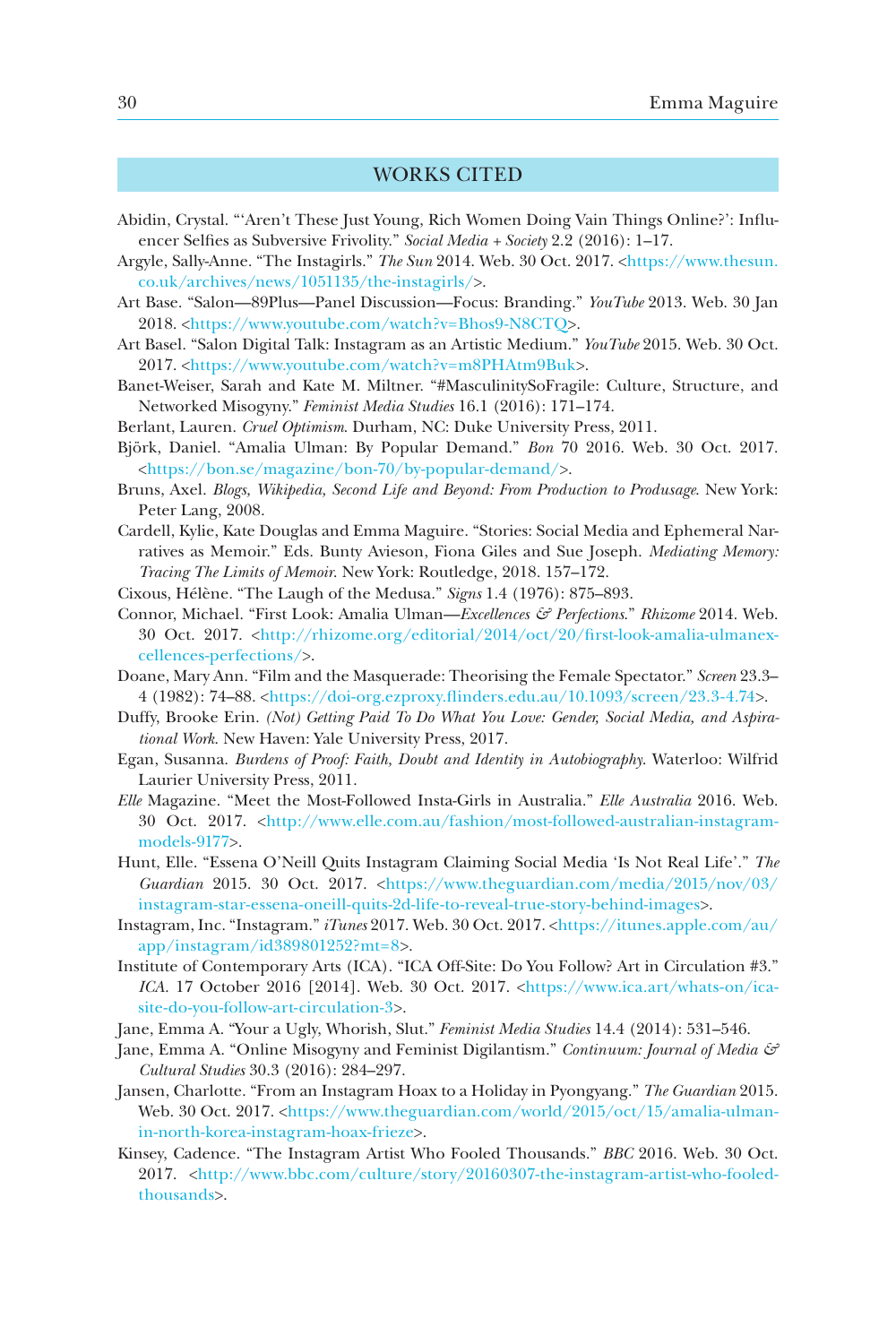- Langmuir, Molly. "Amalia Ulman is the First Great Instagram Artist." *Elle* 2016. Web. 30 Oct. 2017. <<http://www.elle.com/culture/art-design/a38857/amalia-ulman-instagram-artist/>>.
- Larbi, Miranda. "Fitness Blogger's 'Insta Girl Edit' Proves That You Can't Tell What's Been Edited or Not Anymore." Metro 2017. Web. 30 Oct. 2017. <[http://metro.](http://metro.co.uk/2017/09/10/fitness-bloggers-insta-girl-edit-proves-that-you-cant-tell-whats-been-edited-or-not-anymore-6915929/) [co.uk/2017/09/10/fitness-bloggers-insta-girl-edit-proves-that-you-cant-tell-whats-been](http://metro.co.uk/2017/09/10/fitness-bloggers-insta-girl-edit-proves-that-you-cant-tell-whats-been-edited-or-not-anymore-6915929/)[edited-or-not-anymore-6915929/](http://metro.co.uk/2017/09/10/fitness-bloggers-insta-girl-edit-proves-that-you-cant-tell-whats-been-edited-or-not-anymore-6915929/)>.
- Morrison, Aimée. "Facebook and Coaxed Affordances." Eds. Anna Poletti and Julie Rak. *Identity Technologies: Constructing the Self Online*. Madison, WI: University of Wisconsin Press, 2014. 112–131.
- Moss, Hilary. "Chanel vs. the Costume Institute, Amal Clooney's Gown and Naomi Campbell on the Instagirls." *New York Times TMagazine* 2015. Web. 30 Oct. 2017. [<http://tmagazine.](http://tmagazine.blogs.nytimes.com/2015/01/30/chanel-vs-costume-institute-amal-clooney-gown-naomi-campbell-instagirls/) [blogs.nytimes.com/2015/01/30/chanel-vs-costume-institute-amal-clooney-gown-nao](http://tmagazine.blogs.nytimes.com/2015/01/30/chanel-vs-costume-institute-amal-clooney-gown-naomi-campbell-instagirls/)[mi-campbell-instagirls/>](http://tmagazine.blogs.nytimes.com/2015/01/30/chanel-vs-costume-institute-amal-clooney-gown-naomi-campbell-instagirls/).
- Nolan, Emily. "Beyond the Filter—The Rise of the Instagirl." *University Times* 2015. Web. 30 Oct. 2017. [<http://www.universitytimes.ie/2015/11/beyond-the-filter-the-rise-of-the](http://www.universitytimes.ie/2015/11/beyond-the-filter-the-rise-of-the-instagirl/)[instagirl/>](http://www.universitytimes.ie/2015/11/beyond-the-filter-the-rise-of-the-instagirl/).
- Okwodu, Janelle. "Kendall, Gigi, Bella, and the Year in Insta-Girls." *Vogue* 2016. Web. 30 Oct. 2017. [<https://www.vogue.com/article/2016-insta-girls-instagram-fashions-new](https://www.vogue.com/article/2016-insta-girls-instagram-fashions-new-normal-kendall-jenner-gigi-hadid)[normal-kendall-jenner-gigi-hadid](https://www.vogue.com/article/2016-insta-girls-instagram-fashions-new-normal-kendall-jenner-gigi-hadid)>.
- Poletti, Anna. "Coaxing an Intimate Public: Life Narrative and Digital Storytelling." *Continuum* 25.1 (2011): 73–83.
- Poletti, Anna and Julie Rak, Eds. *Identity Technologies: Constructing the Self Online*. Madison, WI: University of Wisconsin Press, 2014.
- Romm, Robin. *Double Bind: Women on Ambition*. New York: Liveright Publishing Corporation, 2017.
- Saad, Nardine. "Forget Supermodels. It's Now All About the 'Instagirls'." *The Sydney Morning Herald* 2014. Web. 30 Oct. 2017. [<http://www.smh.com.au/lifestyle/fashion/forget](http://www.smh.com.au/lifestyle/fashion/forget-supermodels-its-now-all-about-the-instagirls-20140819-3dxs4.html)[supermodels-its-now-all-about-the-instagirls-20140819-3dxs4.html](http://www.smh.com.au/lifestyle/fashion/forget-supermodels-its-now-all-about-the-instagirls-20140819-3dxs4.html)>.
- Sharkey, Linda. "Naomi Campbell Hits Out: Supermodels Vs Instagirls." *The Independent* 2015. Web. 30 Oct. 2017. <[http://www.independent.co.uk/life-style/fashion/features/](http://www.independent.co.uk/life-style/fashion/features/naomi-campbell-hits-out-supermodels-vs-instagirls-10005837.html) [naomi-campbell-hits-out-supermodels-vs-instagirls-10005837.html](http://www.independent.co.uk/life-style/fashion/features/naomi-campbell-hits-out-supermodels-vs-instagirls-10005837.html)>.
- Shaw, Adrienne. "The Internet Is Full of Jerks, Because the World Is Full of Jerks: What Feminist Theory Teaches Us About the Internet." *Communication and Critical/Cultural Studies* 11.3 (2014): 273–277.
- Shenn, Kinza. "Keeping Up with the Instagirls." *i-D* 2017. Web. 30 Oct. 2017. [<https://i-d.](https://i-d.vice.com/en_uk/article/8xq48a/keeping-up-with-the-instagirls) [vice.com/en\\_uk/article/8xq48a/keeping-up-with-the-instagirls>](https://i-d.vice.com/en_uk/article/8xq48a/keeping-up-with-the-instagirls).
- Smith, Sidonie and Julia Watson, Eds. *Interfaces: Women, Autobiography, Image, Performance*. Ann Arbor, MI: University of Michigan Press 2002.
- Smith, Sidonie and Julia Watson. *Reading Autobiography: A Guide for Interpreting Life Narratives.* Minneapolis: University of Minnesota Press, 2010.
- Sooke, Alastair. "Is This the First Instagram Masterpiece?" *The Telegraph* 2016. Web. 30 Oct. 2017. <[http://www.telegraph.co.uk/photography/what-to-see/is-this-the-first-insta](http://www.telegraph.co.uk/photography/what-to-see/is-this-the-first-instagram-masterpiece/)[gram-masterpiece/](http://www.telegraph.co.uk/photography/what-to-see/is-this-the-first-instagram-masterpiece/)>.
- Tait, Amelia. "The Fake Kids of Instagram? Behind the Backlash Against the Internet Famous." *New Statesman* 2017. Web. 30 Oct. 2017. [<https://www.newstatesman.com/](https://www.newstatesman.com/science-tech/social-media/2017/07/fake-kids-instagram-behind-backlash-against-internet-famous) [science-tech/social-media/2017/07/fake-kids-instagram-behind-backlash-against](https://www.newstatesman.com/science-tech/social-media/2017/07/fake-kids-instagram-behind-backlash-against-internet-famous)[internet-famous](https://www.newstatesman.com/science-tech/social-media/2017/07/fake-kids-instagram-behind-backlash-against-internet-famous)>.
- Taylor, Trey. "Amalia Ulman: Meme Come True." *Dazed* 2015. Web. 30 Oct. 2017. [<http://](http://www.dazeddigital.com/artsandculture/article/23700/1/amalia-ulman-meme-come-true) [www.dazeddigital.com/artsandculture/article/23700/1/amalia-ulman-meme-come](http://www.dazeddigital.com/artsandculture/article/23700/1/amalia-ulman-meme-come-true)[true>](http://www.dazeddigital.com/artsandculture/article/23700/1/amalia-ulman-meme-come-true).
- Ulman, Amalia. 2014a. *Excellences & Perfections*. *Instagram*. 2014. Web. 30 Oct. 2017. <[https://](https://www.instagram.com/amaliaulman/) [www.instagram.com/amaliaulman/](https://www.instagram.com/amaliaulman/)>.